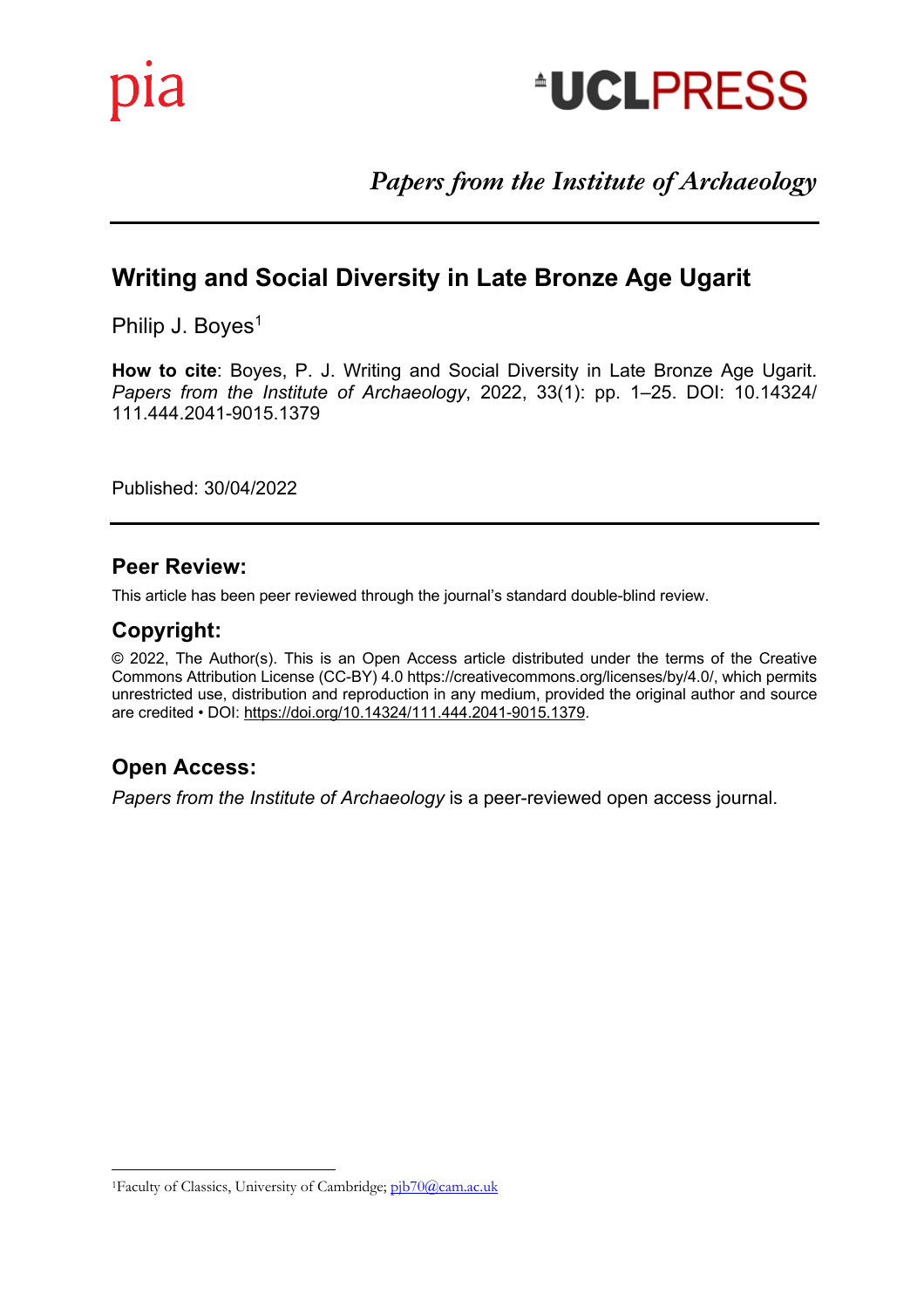#### Brexit, Archaeology and Heritage: **CONFERENCE PROCEEDINGS: ANCIENT LIVES, NEW STORIES: CURRENT RESEARCH ON THE ANCIENT NEAR EAST<sup>2</sup>**

# **Writing and Social Diversity in Late Bronze Age Ugarit**

Philip J. Boyes

Abstract: Writing at Ugarit has received a great deal of scholarly attention for the wide range of languages and writing systems used, and especially for the city's  $\frac{1}{\sqrt{2}}$ distinctive alphabetic cuneiform script which accounts for around half of the tionship to archaeology and heritage. These inscribed material from the site. The vast majority of the rest is in the Akkadian language and logo-syllabic cuneiform script. This written material is, justifiably,  $\frac{1}{\sqrt{2}}$ usually seen as scribal, in that the vast majority stems from the state bureaucracy and from professional writers formally trained in a curriculum derived from the  $\mathfrak{m}$  which we can only hope a positive a positive a positive a positive a positive a positive a positive a positive  $\mathfrak{m}$  . Mesopotamian cuneiform tradition. However, by using the blanket term 'scribe' we initial paper for this Forum in July of 2017, risk obscuring potential diversity in who used writing and why. This paper will explore the extent to which we can identify social diversity within writing practices cess of exiting the EU remarkably little has at Ugarit and will focus in particular on three main areas: gender and women's literacy; social mobility and writing outside the traditional literate establishment; and  $\alpha$ ild it reach the this problems that the should it reaches that the should it reaches that  $\alpha$ the relationship between writing and possible minority communities within Ugaritian society.

### **Introduction**

Late Bronze Age Ugarit (modern Ras Shamra, near Latakia on the Syrian coast) is one of the most important sites for understanding writing culture in the Ancient Near East during the later second millennium. Since excavations began ninety years ago, the site has produced thousands of inscribed objects in a diverse assortment of scripts and lxanguages. Several of these were used at Ugarit itself, while others (such as

<sup>&</sup>lt;sup>2</sup> Ancient Lives, New Stories: Current Research on the Ancient Near East was a conference held at the British Museum in London between 1st and 2nd December 2018, organised by Xosé L. Hermoso-Buxán and Mathilde Touillon-Ricci. This paper is part of the proceedings of that conference and have been edited by the organisers, with the support of *Papers from the Institute of Archaeology*.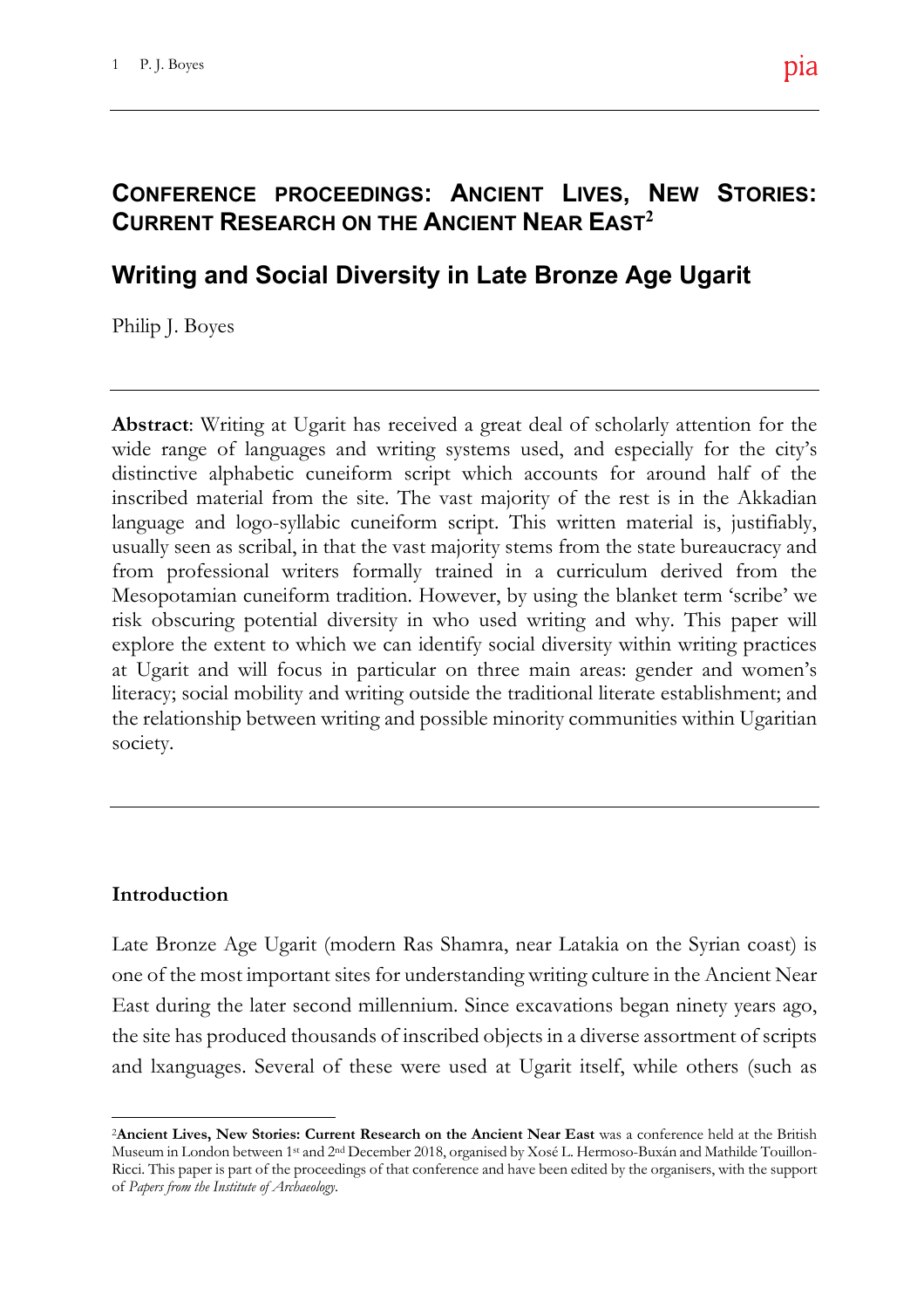

Hittite and Luwian) occur only on material imported from elsewhere. The vast majority of this written material takes the form of clay tablets and utilises two cuneiform scripts —alphabetic and logosyllabic — which more or less correlate with use of the Ugaritic and Akkadian languages respectively (although there are a handful of exceptions to this general rule). Chronologically, both scripts belong to the final period of the Late Bronze Age, but their dates do not overlap exactly. The alphabetic cuneiform corpus begins around 1250 BC and continues up to the city's destruction in the first quarter of the twelfth century; the logosyllabic material has the same endpoint but begins around a century earlier, in the mid-14th century BC<sup>i</sup>.

The written material of Ugarit is found in a range of locations across the site, as well as at ancillary sites such as the harbour village of Minet el-Beida and the seaside palace at Ras Ibn Hani. These tablet collections demonstrate that writing was not solely the preserve of the royal palace or the principal temples but was also utilised by prominent individuals across the city. Often, such individuals were involved in both commercial and administrative activity and their discovered tablet collections testify to the lack of rigid demarcation between personal and state activity: royal diplomatic correspondence may occur in a non-palatial domestic setting alongside personal business documents (see, for instance, the most recently-excavated major archive, the so-called House of Urtenu: Lackenbacher & Malbran-Labat 2016).

Previous treatments of writing culture at Ugarit have, entirely justifiably, treated it in terms of scribal culture – as a peripheral and slightly idiosyncratic example of the kind of cuneiform scribal culture known from across the Near East but whose heartland is seen as existing in Babylonia. If Ugarit was pursuing a distinctive local path with its adoption of an alphabetic version of cuneiform written in the local vernacular, this is not seen as altering overmuch a general literary culture which was borrowed or calqued from Mesopotamia, from its education system (Ugarit is probably our best source in the whole Near East for scribal training in the late second millennium) to its choice of writing materials, document formats, stylistic features and so on. In its fundamentals, this view is undoubtedly essentially correct, but it is nevertheless open to modification and nuance. Every society, and probably every town, in the Near East had slightly different local versions of cuneiform culture, adapted and modified to suit the local context. To fully explore the writing culture of Ugarit and its relation to social context is a task well beyond what is possible here,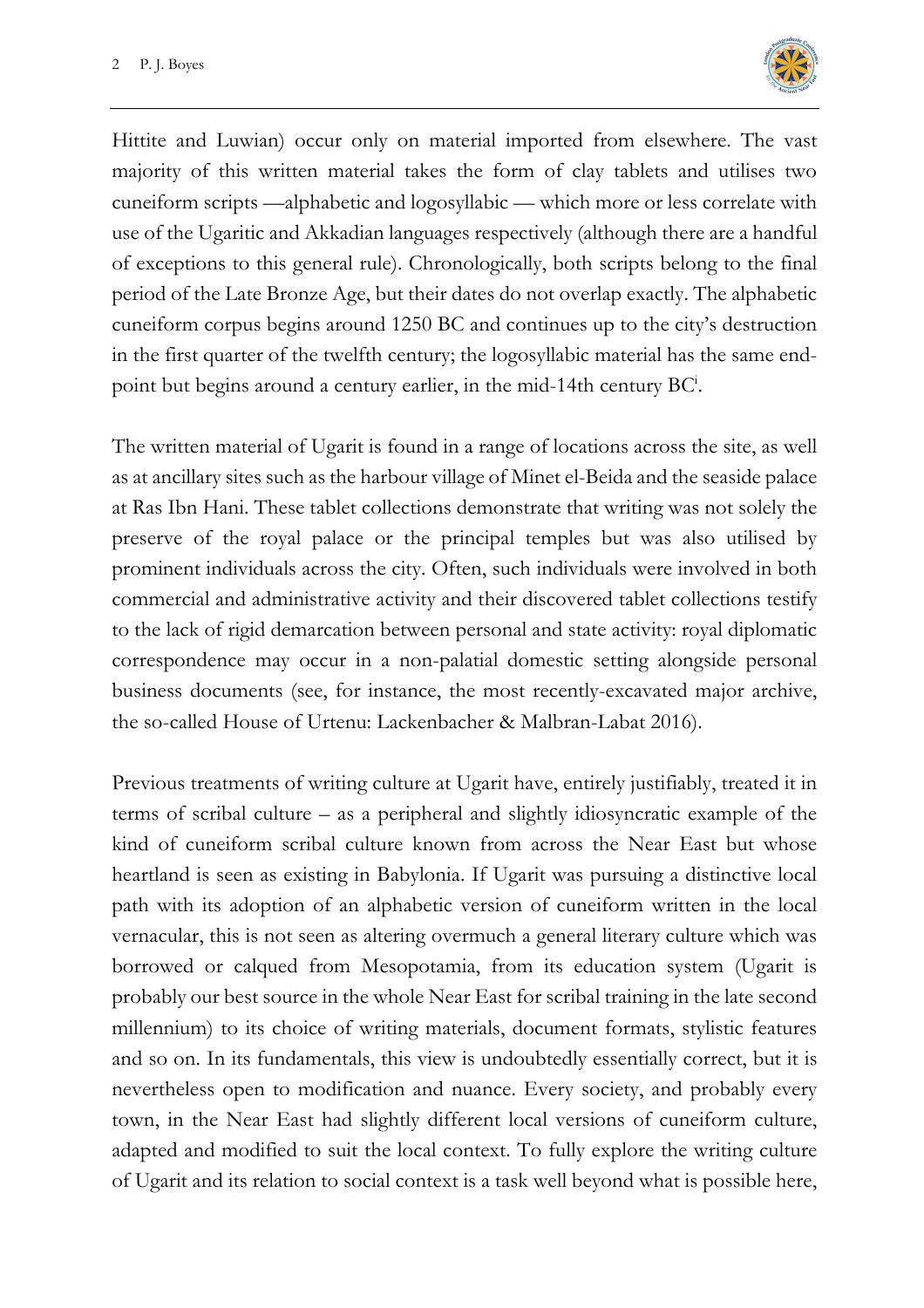at the University of Cambridge<sup>ii</sup>. This article focuses on one small aspect of writing  $\mathfrak{t}$  and  $\mathfrak{t}$  $\frac{1}{2}$ given a veneer of homogeneity through the catch-all term 'scribe', and in particular but is the subject of my ongoing research within the ERC-funded CREWS Project culture in Ugarit – the question of who was writing. It aims to explore to what extent it is possible to tease out aspects of social diversity among the writers of Ugarit, often to pay attention to questions of gender, social mobility and ethnicity.

**Closing Comment** questions and highlighting the present state of our ability to answer these questions. to our paper for their contributions to the The matter is, after all, a particularly important one for the Levant, since it has tionship to archaeology and heritage. These frequently been suggested that alphabetic writing may have begun as a rather  $\frac{1}{\sqrt{2}}$ marginal and low-status undertaking (see especially the work of Orly Goldwasser where  $\frac{1}{2}$  and  $\frac{1}{2}$  and  $\frac{1}{2}$  and  $\frac{1}{2}$  and  $\frac{1}{2}$  and  $\frac{1}{2}$  and  $\frac{1}{2}$ 2011; 2012; 2013, but also responses to it such as Rainey & Goldwasser 2010 and  $rac{1}{\sqrt{2}}$ Rollston 2010), in stark contrast to the globalised, elite culture of logosyllabic  $\sum_{i=1}^{n}$ cuneiform. The appropriation and adaptation of the alphabet by a state elite at Ugarit  $S<sub>2</sub>$ is the first example of this known to us, and so the social dynamics among and  $m_{\rm e}$ I wish to state at the outset that those hoping for firm conclusions are liable to be disappointed: as will be made clear, the available evidence, at least insofar as it has been published, rarely allows for certainty. Nevertheless, there is value in asking the between users of the different writing systems at the site is of special interest.

### **Beyond the Scribe**

Corresponding author: Andrew Gardner The figure of the scribe is ubiquitous in discussions of ancient Near Eastern writing practices. However, concerns have occasionally been raised about the term's usefulness (e.g., Landsberger 1960; Michalowski 1987: 51) and there are good reasons why we should be rather more circumspect. 'Scribe' can be used in several ways in Near Eastern studies, which only imperfectly overlap – as a translation for any of a number of local words such as Ugaritic spr, Akkadian tupšarru, or the cuneiform logograms DUB.SAR and A.BA; to refer to any writer; to refer to someone who has undergone formal literate training; to refer to a bureaucratic functionary or servant whose principal job is to write, or to describe a political or religious official with other duties who uses writing in carrying them out. Likewise, it is common to talk about 'scribal training' when what we really mean is literate education. As Carr (2005) has pointed out, writing was a part of the education given to elite professionals of the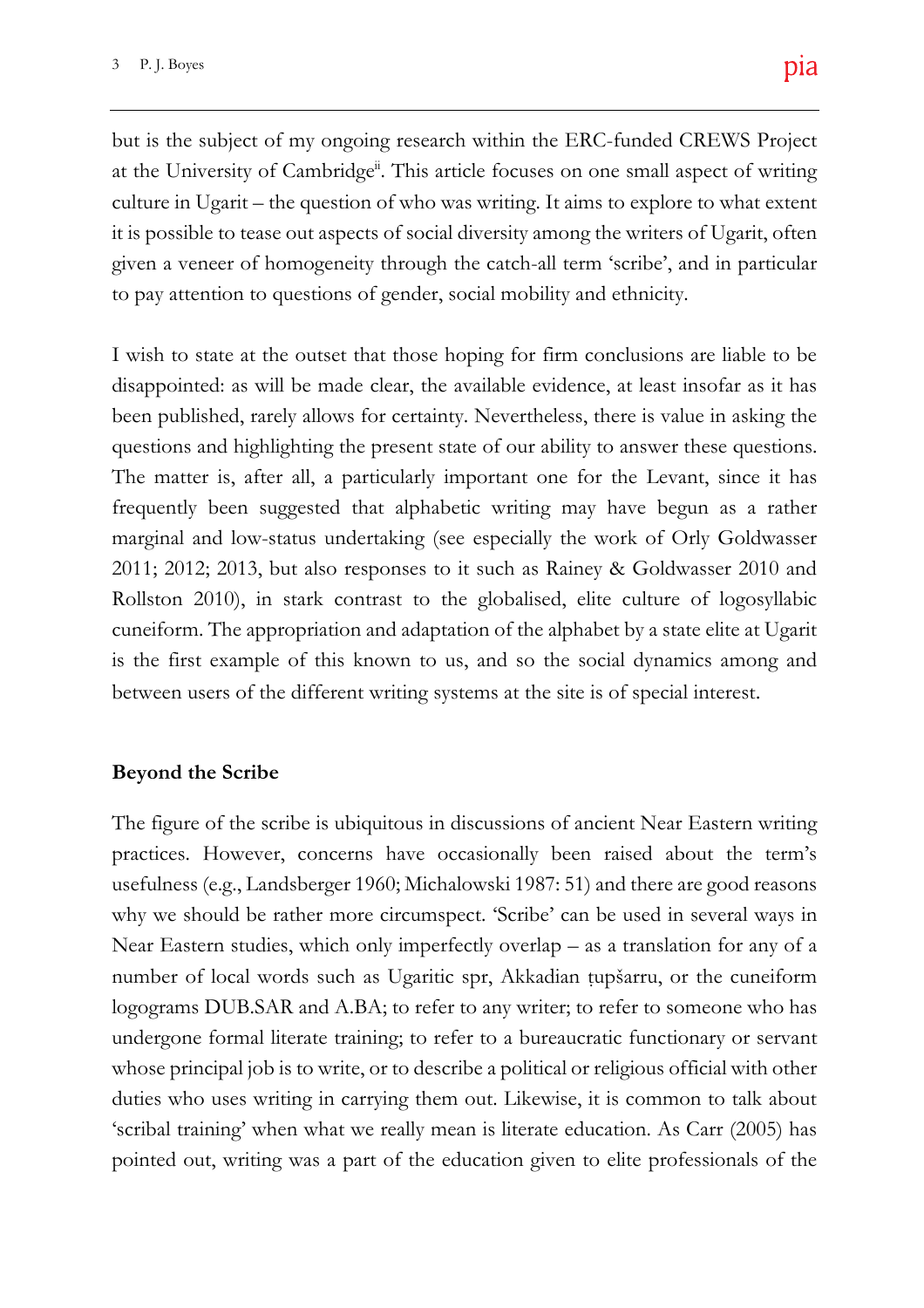

kinds mentioned above, but it was a means to an end, not the end in itself. Literacy was no more the end goal of Bronze Age 'scribal training' than the ability to use a word processor or bibliographic software is the main purpose of a modern PhD.

To call this education 'scribal' is to misrepresent its breadth and purpose; to call those who had completed it 'scribes' blurs together a wide range of professions and ranks, from the genuine professional writers whose purpose was to take notes or draft legal tablets, to diplomatic messengers-cum-ambassadors, priests and high priests, exorcists and diviners, senior politicians and administrators, and professional philologists and other career scholars. When we use 'scribe' to refer to any writer, we imply that such education was universal among all literates, which seems unlikely. There is limited but nevertheless significant evidence of literacy outside the formal administration and even at sub-elite levels in the Near East at various times and in various places, from the exchanges between Old Assyrian merchants at Kanesh and their families back home (Larsen 1976; 2015; see also Pearce 1995: 2273) to the possible use of alphabetic cuneiform outside the standardised elite writing culture of Ugarit (Boyes 2019b). 'Literacy', of course, is a broad-brush label in itself, and it is widely recognised that it is much more useful to think about different types of literacy – the ability to write or recognise one's name, to produce basic labelling or other specific genres necessary for a given profession, comprehensive 'general' writing and reading ability, advanced literary or scholarly expertise and so on (e.g., Thomas 2009; Veldhuis 2011: 70-80). We should be wary of simplistic statements that a certain percentage of a given population were 'literate', since these are likely to obscure rather than illuminate. But evidently there is at least a prima facie reason to believe that writing was not solely the preserve of professional writers in the ancient Near East, and that even among those formally trained in 'scribal schools', there was a great deal of variety in actual profession, status and in how they actually used writing (on scribal culture in Mesopotamia, see Charpin 2010; van der Toorn 2007, esp. Ch. 3; and for the various professions of Ugarit's 'scribes', see Mouton & Roche-Hawley 2015). This also raises the question of differences in the background of writers – whether such difference can be detected at all and, if so, whether it correlates in any way with genre, script, language or other features of the writing itself.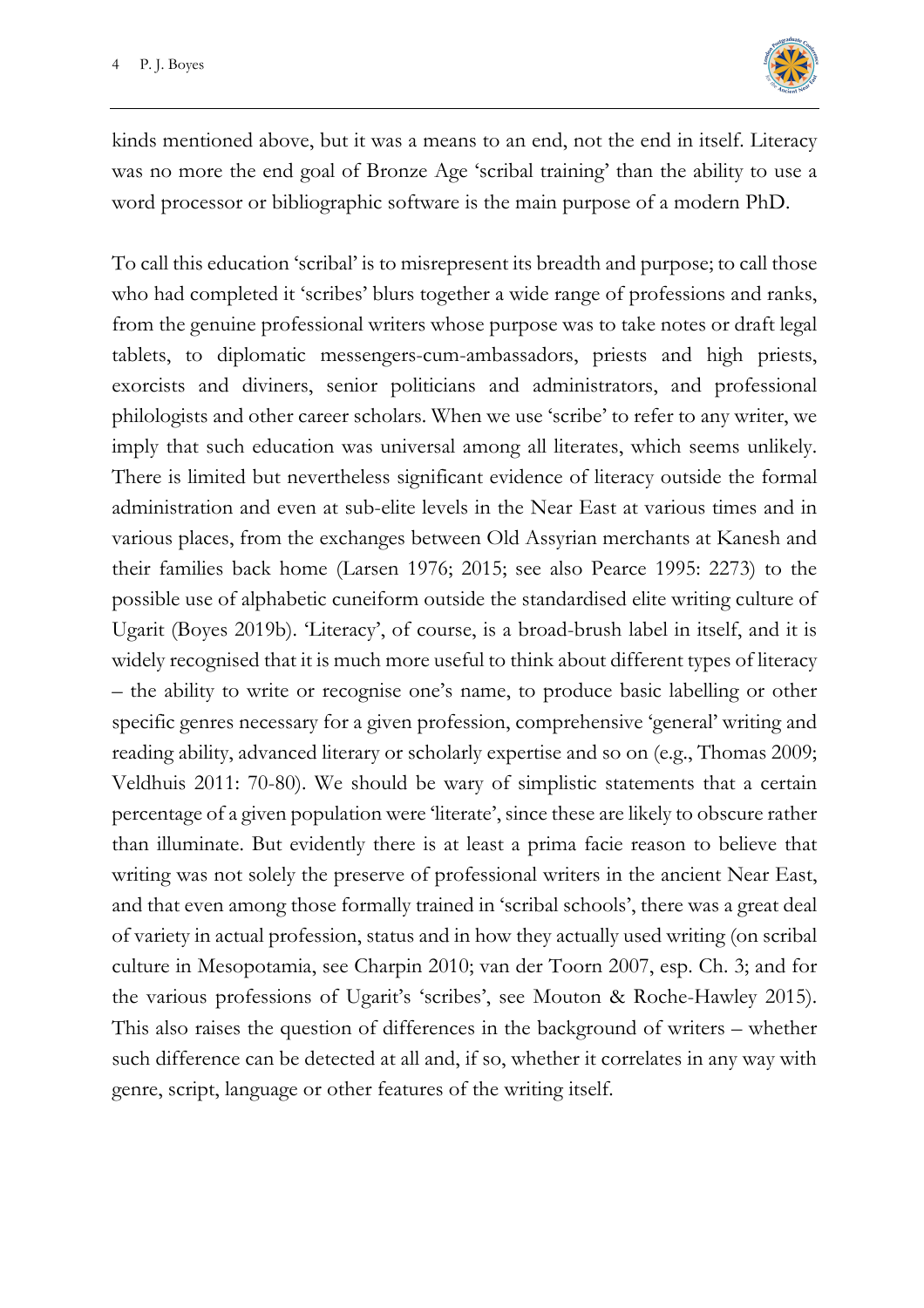#### **Women and Writing at Ugarit**

of Ugarit's queens personally wrote or read letters or other written material themselves. Rather, we know that they employed literate staff: RIH 77/9 and RS  $\sim$   $\sim$ 22.437B both feature colophons naming their writers, who are said to be in the  $\frac{d}{dx}$ service of the queen<sup>iii</sup>. Is there any evidence that beyond engaging and interacting  $\sum_{i=1}^{\infty}$ has  $\frac{1}{2}$ We know that women, particularly queens, made use of writing to conduct their business.  $T$  short represents the closing comments the forum covering  $\mathcal{L}$ correspondence. Letters sent by the queen were both commercial and diplomatic in **Keywords:** Archaeology; Brexit; Heritage; Funding; EU; Post-Truth Let's begin with the question of female writing at Ugarit, a question which has received rather little attention, most likely because the evidence is not very good. We Letters to and from Ugarit's queens comprise a significant proportion of the royal nature and were sent to both men and women. We also have an inscribed dedicatory stele recording a sacrifice by Queen Ṯariyelli. There is no evidence, however, that any with writing, any women wrote and read at Ugarit?

There are a number of circumstantial reasons why we might expect some female  $\frac{1}{2}$  in  $\frac{1}{2}$ literacy at Ugarit. The first is comparative: female literacy is fairly well attested in  $\mathbf u$  in terms of the actual prosmall numbers in Mesopotamia throughout its history. In the Sumerian period, the happened. More and more evidence is cerprincipal deity associated with writing was a goddess – Nisaba, who is still mentioned  $\frac{1}{2}$ in colophons at Ugarit. High-status women are occasionally named as 'authors', most  $\sum_{i=1}^{n}$ notably the princess and priestess Enheduanna, although in her case, and possibly for reasons of prestige or ideology, in much the same way as occurs with male royal others, this may owe more to later writers seeking to associate their works with her 'authors' (see Lambert 2001 and Black 2002). Literate women are more securely attested in the Old Babylonian period, such as fourteen female scribes within the cloister of *nadītu*-priestesses at Sippar, or nine from Mari (Meier 1991: 542). We have already mentioned the letters found at Kanesh, which include examples written by women. Evidence is less good for the later second millennium, but women are again attested in the Neo-Assyrian period, such as in the queens' palaces at Nineveh and Kalah (Hallo 1996, 263). The evidence for small numbers of high-status, literate women throughout Mesopotamian history seems pretty secure.

Ugarit, of course, is not Babylonia, and we should never assume that what was true in one place necessarily transferred to another, even if other aspects of writing culture do seem to have been borrowed. However, female literacy would fit well with a view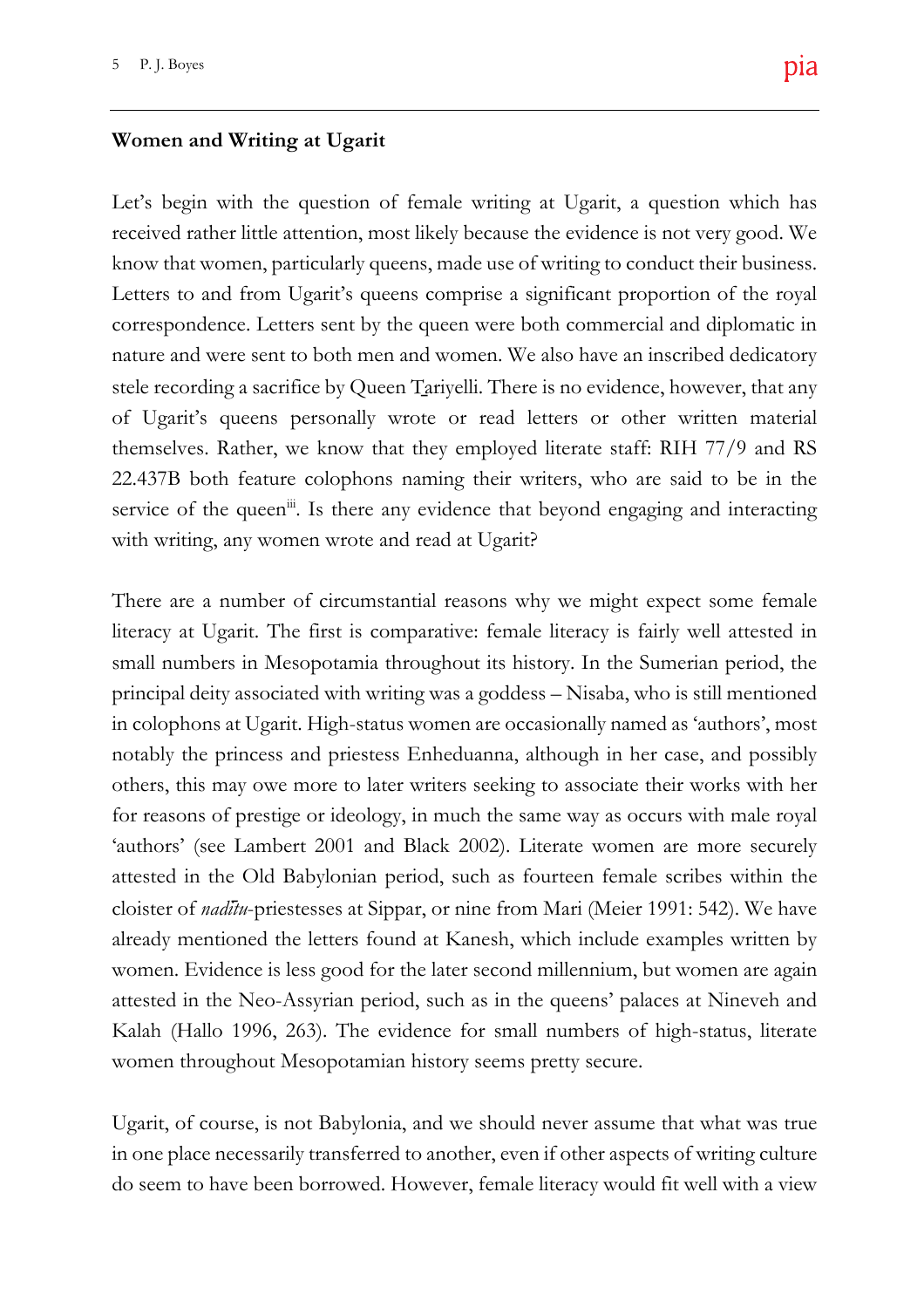

of the role of women in Ugaritian society which has often been reconstructed as fairly liberal, at least in comparison to other Levantine societies around that time, the primary point of comparison typically being with early first-millennium Israel (Amico Wilson 2013; Marsman 2003). Amico Wilson (2013: 204) goes too far when she concludes that '[t]here is nothing whatever of misogyny in the culture. If the queen and goddesses were models, women's opinions were respected, and women were expected to take part fully in Ugaritic life.' High-status women at least were able to participate in a wide variety of public life, including the wielding of political power and the ability to own property and conduct business on their own behalf, but queens and goddesses are unlikely to have been representative of ordinary women's lives. Marsman largely agrees with Amico Wilson on the relative liberty afforded to women of the highest rank but is considerably more circumspect when it comes to the general population, given their almost total absence from Ugarit's economic administration texts: 'Ordinary women were probably worse off. Their contribution did not count, not even if they participated in the economic life of the kingdom. To a large extent they were invisible' (Marsman 2003: 680).

It is hard to argue with this assessment. The very lack of data supports the marginalisation of Ugarit's women, ancient and contemporary. What archaeological indications do exist also support this interpretation. In the city's urban planning and architecture, for example, Schloen (2001: Chapter 6) discerns a strong concern with privacy and restriction of access to domestic space from those outside the family unit, which he argues cross-culturally often goes together with practices limiting the visibility, freedom and agency of women. However, to the best of my knowledge there have been no major studies of what archaeology can tell us about non-elite women's lives at Ugarit. Their invisibility, both then and now, represents a major gap in our understanding of the city and its culture, one that goes unremarked far too often.

If we are to find signs of women's literacy at Ugarit, it is likely, then, to come from the elite – most probably the very highest social strata. We know Ugarit's queens made use of writing for commercial, diplomatic and dedicatory purposes. There is no reason to believe that royal women would have written any of this material themselves, any more than their male counterparts did. But our best chance of finding signs of female writing practices at Ugarit is likely to be in elite households.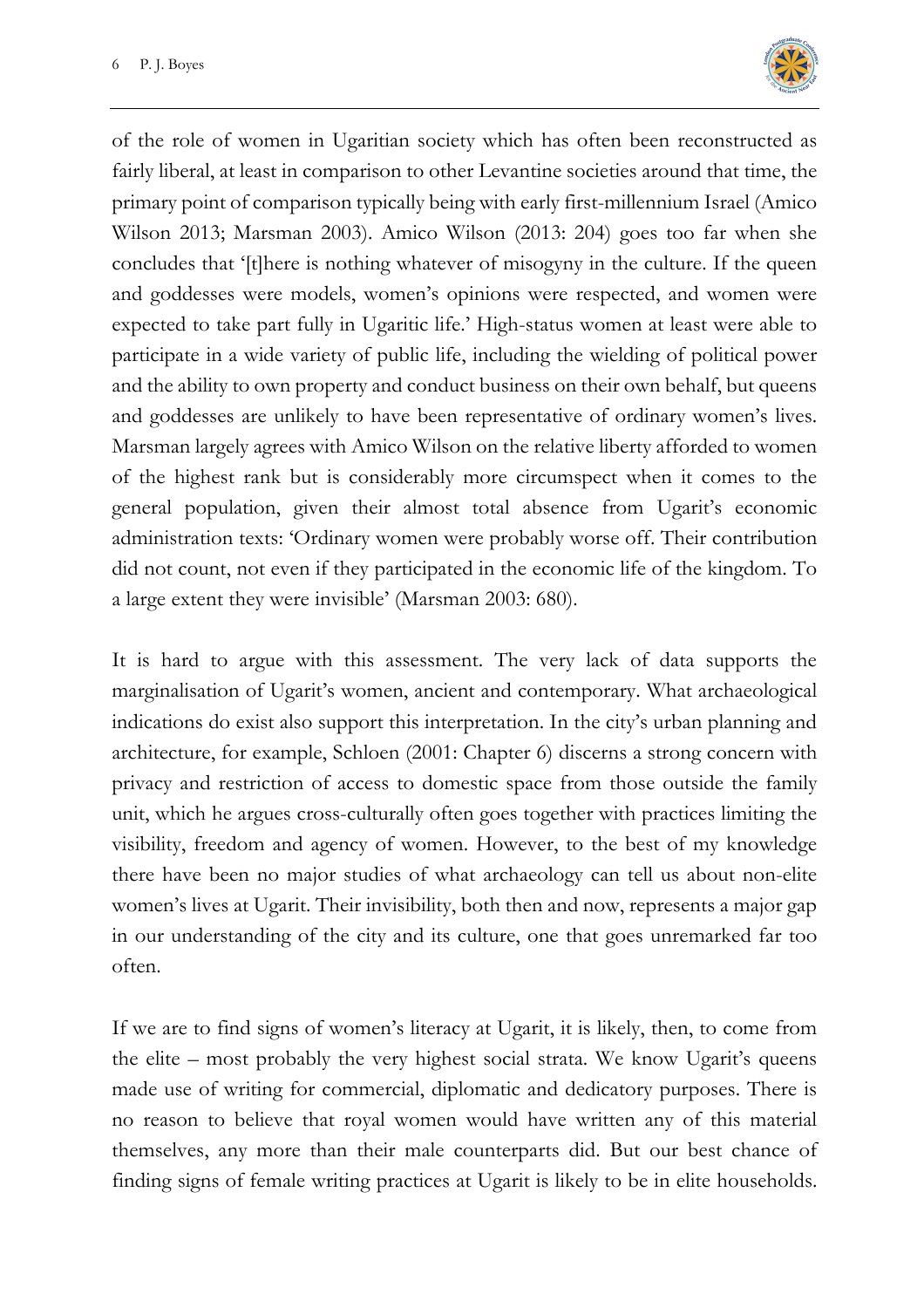coteries of slaves and servants, so it might not be surprising if scribes serving in the does and Heritage:  $\frac{1}{2}$  for  $\frac{1}{2}$ Ugarit, either among the written material associated with the queen or more widely; This short report represents the closing comments to the forum covering Brexit, Akkadian. Where we have colophons from writers working on behalf of the queen, In many ancient Near Eastern societies, high-status women had largely female queen's household were women. However, the available evidence from Ugarit does not bear this out. There are no female names among any of scribes known from nor does the word for scribe occur in the feminine at the city in either Ugaritic or such as those mentioned above, they use male determinatives.

**Closing Comment** considerable power and participate actively in certain aspects of civic life, women did  $t = t$ not write at Ugarit, at least not in formal contexts that found their way into archives tionship to archaeology and heritage. These and libraries; or, if they did, they did not draw attention to this fact through signing  $\overline{\phantom{a}}$ their names in colophons. With evidence relating to gender being so scanty, it would with  $u = u$ , and increasingly comment be vain at this stage to speculate on reasons for this apparent difference from com which we can only hope a positive a positive a positive a positive a positive a positive a positive a positive a positive a positive a positive a positive a positive a positive a positive a positive a positive a positi Mesopotamian norms. It is clear that there is much more research to be done in this initial paper for this Forum in July of 2017, area, and one suspects it will show that Ugarit's reputation for a somewhat  $\overline{a}$ It very much appears that, despite the potential for high-ranking women to wield progressive attitude towards female agency has been rather overstated.

### **Social Mobility**

The next question to consider is the background of writers in terms of geography and social status. The traditional Assyriological assumption is that, like most professions, professional literacy was usually passed on from father to son. It was also a relatively high-status artisanal profession whose members were conscious of this prestige. They jealously guarded their knowledge and writing was regarded as a restricted secret, accessible only to people from appropriate backgrounds (van der Toorn 2007: 65-67). In other words, the literati were a self-selecting, self-perpetuating clique of the elite, deeply conservative and not readily accessible to outsiders. Elsewhere in the Mesopotamian 'periphery', there are a few hints of flexibility within this system: adoption or purchase could represent routes into such households and from there to literate education. This seems to have been the case with two young children from Late Bronze Age Emar, sold as slaves by their destitute parents to the household of Baʿal-malik, the literate chief diviner (Zaccagnini 1994; Cohen 2005.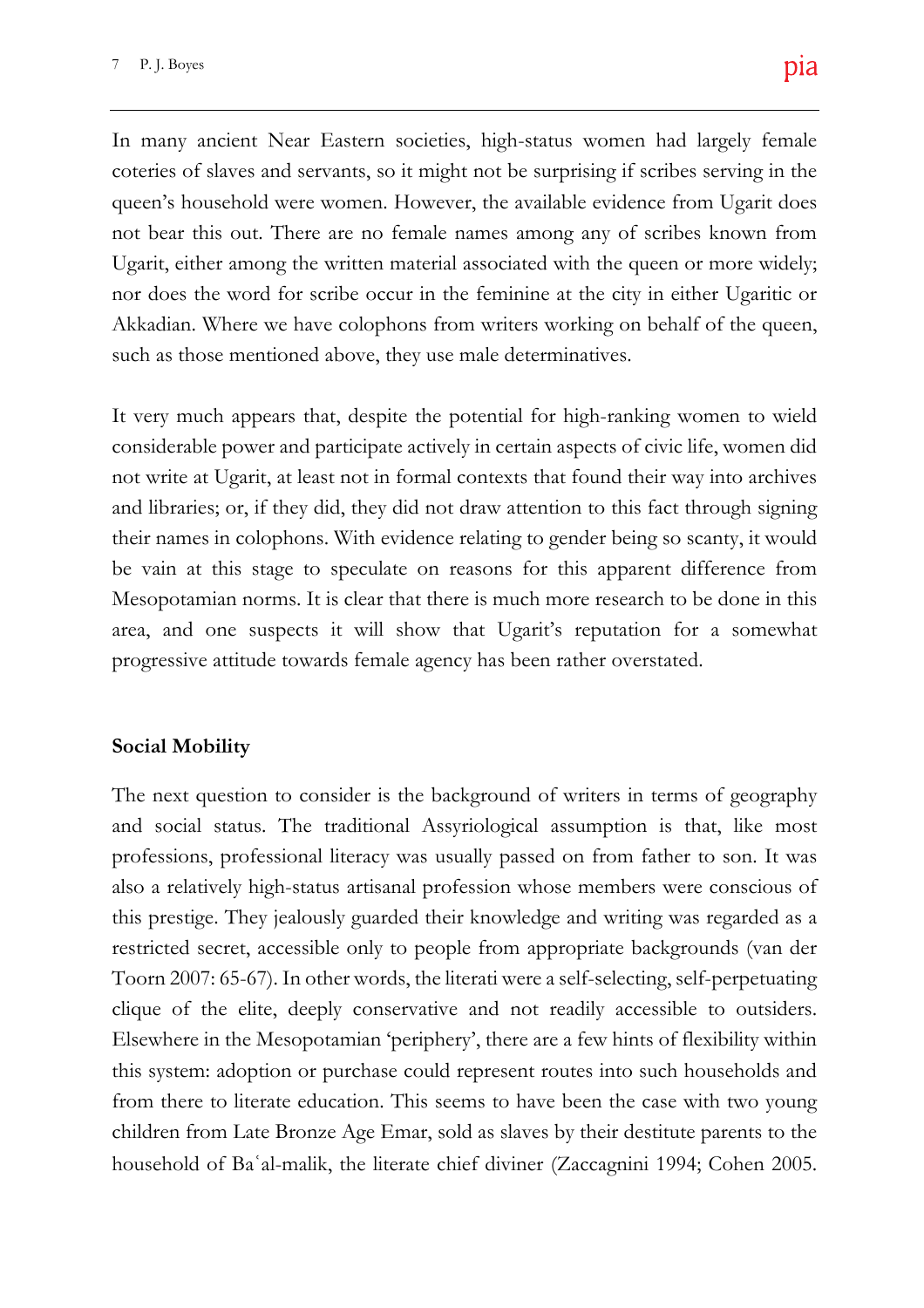

The boys later appear as apprentice diviners and writers themselves. Their sister, also sold at the same time, noticeably does not).

As previously stated, the general assumption has been that Ugarit's writing culture was essentially borrowed from Mesopotamia and so is likely to have involved a similar measure of insularity and elitism. Again, the evidence is insufficient to change this picture dramatically, but some evidence does hint at a slightly more nuanced picture, perhaps relating especially to the alphabetic script. Roche-Hawley and Hawley (2013) have pointed out that colophons in the Akkadian, logosyllabic texts from the site conform to the general picture outlined above in that writers often emphasise their position within an inherited tradition by citing the names of their fathers, who are also often literates. It is possible to trace multiple-generation lineages of writers. They suggest that writers using the alphabetic script and the vernacular language do not do this. Instead, ʾIlimilku – probably the most celebrated writer from Ugarit in any script and evidently a man of high political status, to judge from his titles and his probable appearances in other documents – gives his village of origin: Šubbanu, a small and otherwise unremarkable settlement in the centre of the kingdom. Administrative documents seem to suggest that it contained only fifteen households (RS 94.2411; van Soldt 2005; Vidal 2014). Is there, then, a cultural difference between the logosyllabic and alphabetic scribes at Ugarit, with the former conforming to the insular, patrilineal, elitist and conservative Mesopotamian stereotype while the latter may represent something new and perhaps more open? The suggestion is intriguing, and the colophons Roche-Hawley and Hawley cite do support it. It would also fit well with the idea of the adoption of the alphabetic script and the local language for writing as an act of deliberate 'vernacularisation', a break from the old and a self-conscious display of local populism (on which see Sanders 2004 and Boyes 2019a).

There are a couple of major problems with this intriguing suggestion, however. The first is the quantity of data. We only have colophons from two scribes in the alphabetic script, and one of those is rather fragmentary<sup>"</sup>. There are far more logosyllabic colophons, but many do not include patronymics. We are left, then, with a rather small dataset for comparison, and it seems premature to generalise about alphabetic cuneiform writing culture based more or less only on the colophons of ʾIlimilku. The second problem is that this model would imply that scribes specialised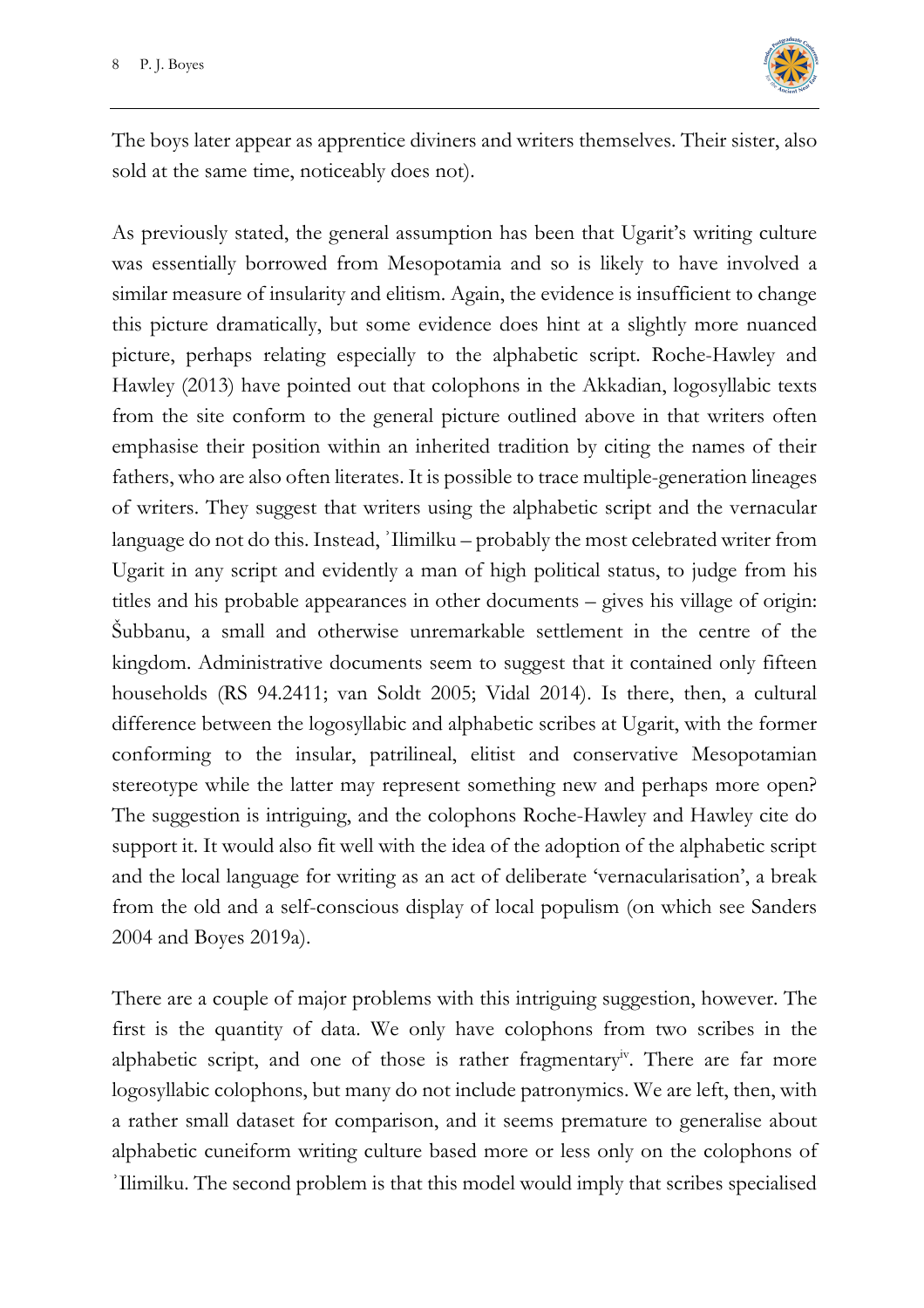**Closing Comment** be absolutely certain that this is the same individual<sup>y</sup>. Overall, then, even if writers  $\sum_{i=1}^n$ tended to specialise in one script and language or the other, it seems unlikely there  $\frac{1}{\pi}$ sufficiently separately that different cultures and attitudes developed in each cohort. Break and Heritage:  $\mathcal{L}$  $\overline{\phantom{a}}$ script added as an extra layer on top. Some tablets in one script feature summaries This short report represents the closing comments to the forum covering Brexit, diplomatic treaty document KTU 3.1, written in Ugaritic and alphabetic cuneiform in one script or the other, and that alphabetic and logosyllabic scribes operated This is rather doubtful. What we know of education in Ugarit suggests that traditional training in Sumerian and Akkadian was at its heart, with education in the alphabetic or labels in the other, and there are cases of possible translations such as the but very probably a translation of an Akkadian original (Pardee 2001). It is possible that we have texts written by or to ʾIlimilku in both alphabetic cuneiform/Ugaritic and logosyllabic/Akkadian, although it was a relatively common name and we cannot was an absolute division or that they belonged to very different writing cultures.

Nevertheless, 'Ilimilku does at least represent an interesting case-study for social  $\sum_{i=1}^n$ mobility, albeit one that offers a number of questions and virtually no answers. What  $\int$ inat  $\mathbf{h}$  $\sum_{i=1}^n$  $c_{\text{E}}$ capital, to education and ultimately to a career that encompassed high political office  $\frac{d}{dt}$  and  $\frac{d}{dt}$ and writing apparently all of the most significant literary/mythological texts found at  $\ddot{\phantom{a}}$  conclusion, where in UK general cause, where  $\ddot{\phantom{a}}$ the site? Was he already high-status or was he sent to Ugarit because of his academic or other skills? If so, what opportunities did he have to demonstrate an aptitude for writing in little Subbanu, and what implications does this have for writing outside the Ugaritian metropolis? Or was he, perhaps, sold like the children in Emar? These route took a boy from an apparently small and unremarkable hinterland village to the questions are impossible to answer at present. Perhaps the only insight we have into his CV is that he says his teacher was ʾAttenu the diviner, who may have been the high priest (it is unclear whether this title belongs to ʾAttenu or ʾIlimilku himself, but the former is more likely – del Olmo Lete 2018: 49-50). If so, this would seem to imply that the most important part of his education is likely to have occurred at the city of Ugarit itself, which is what we would probably expect anyway.

When thinking about the possibility of writers outside the traditional 'scribal' lineages, we must also consider whether writing was taking place outside the elite, bureaucratic world altogether. This brings us to the world of non-standard forms of alphabetic cuneiform and especially to the so-called 'short alphabet' (Dietrich &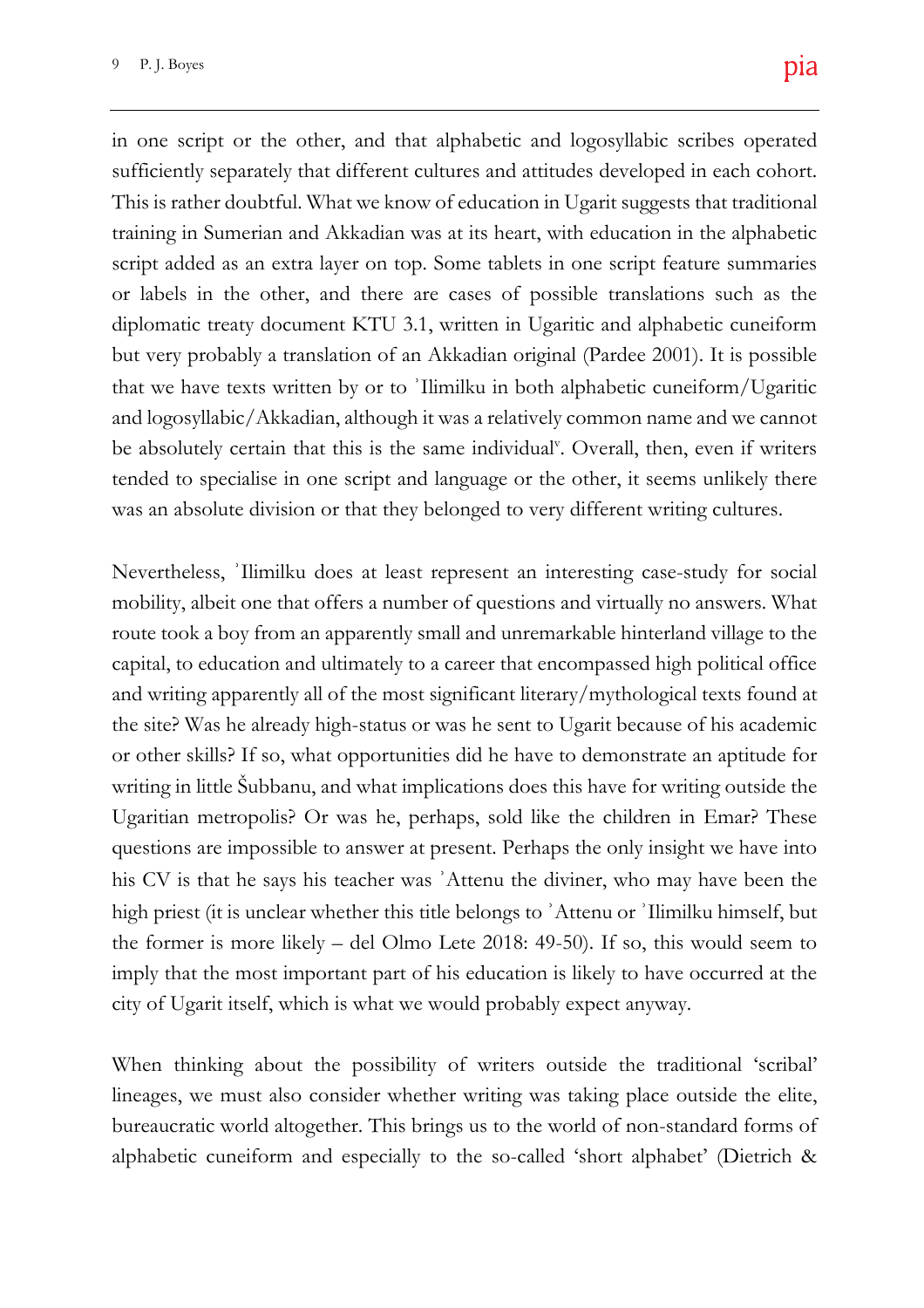

Loretz 1988; 1989). Despite the implication of the name, this is not really a single variant of the script, but a number of very diverse manifestations which are often as different from each other as they are from the standardised, official version of the writing system. They generally have smaller repertoires of signs (a 22-sign repertoire similar to Phoenician is generally reconstructed, but the Beth Shemesh abecedary evidences a 27-sign repertoire in halaḥam order, while another abecedary from Ugarit itself has 29 signs in a slightly different halaḥam order – Bordreuil & Pardee 1995, Pardee & Bordreuil 2008) and some signs take different forms. Unlike the standardised script, there is considerable variation in writing direction, with both L-R and R-L attested. Only a handful of these non-standard inscriptions are known, mostly from outside the Kingdom of Ugarit and mostly on objects other than clay tablets. One, from Sarepta in modern Lebanon, can even be shown to be written in the Phoenician language rather than Ugaritic (Greenstein 1976).

I have discussed these inscriptions at some length elsewhere (Boyes 2019b) and argued that they seem to point to use of alphabetic cuneiform writing outside the formal world of the Ugaritian elite, probably by people who have not passed through the city's traditional literate education. Some – particularly the examples that appear on storage jars, and especially the Phoenician example from Sarepta which was found in a ceramic workshop – may point to craftspeople's literacy and the use of writing in the production and distribution of pottery and the commodities it contained. In many ways, the situation with this non-standard alphabetic cuneiform closely resembles that of linear alphabetic writing further south and may indicate a fairly widespread network within which people were experimenting with different forms of alphabetic writing in diverse ways.

It should be stressed that the numbers of these inscribed objects are small and many are not well-provenanced, which makes it hard to determine how they were produced and utilised and what their relationships were with other forms of writing in the region, especially the standardised alphabetic cuneiform writing system. But such artefacts are an important reminder that the elite, formal structures of literacy in metropolitan centres such as Ugarit were not the be-all and end-all of writing culture at the time, and we should also factor in wider, less formal networks of writing practices.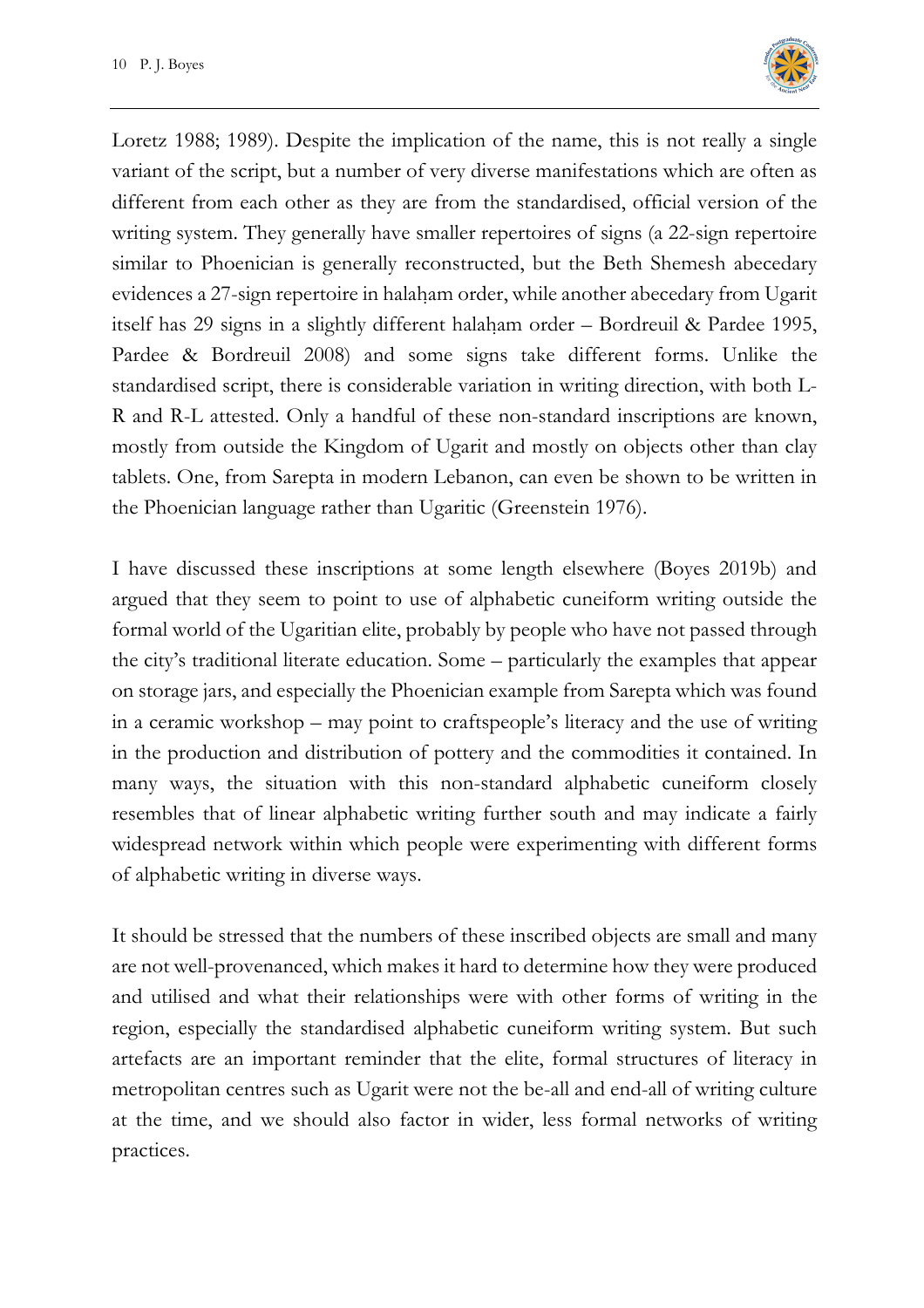#### **Minorities, Community Identity and Writing**

**Closing Comment** 28 are in alphabetic cuneiform and 72 in logosyllabic cuneiform (Pardee 1996: 64-65. For the original publication of most of these tablets, see Laroche in Nougayrol et al. 1968: 447-544). Several of these 'Hurrian' texts also feature elements of other languages: five of the alphabetic texts are Ugaritic-Hurrian bilinguals, one of the logosyllabic ones is an Akkadian-Hurrian bilingual and many more are lexical lists in up to four languages. Finally, one text is in a hybrid language combining elements of Hurrian and Akkadian. As for the much smaller Cypriot corpus, we have only one script – Cypro-Minoan – but since it is undeciphered we cannot say with any certainty cess of exiting the EU remarkably little has how many languages are reflected in the nine examples from Ugarit. In the Iron Age  $\sigma$ and subsequently, Cyprus was characterised by a significant degree of linguistic (and conclusion, will cause, will cause, whether in UK genscriptal) diversity for a relatively small island, so it would be unwise to take for Brexit, Archaeology and Heritage:  $\frac{1}{2}$ Andrew Gardner and Rodney Harrison  $\Box$  ave linguistic and scriptal situation corresponding to these is complex. Ugarit has The final topic I want to discuss here is whether there is any apparent relationship between the use of writing and the articulation of community identities at Ugarit and, in particular, how this relates to the existence of 'ethnic minorities' within the Kingdom. In practice, this means considering two main communities which have been proposed to have existed within the kingdom – Hurrians and Cypriots. The produced 100 texts which can broadly be said to be in the Hurrian language, of which granted that all Cypro-Minoan texts are necessarily in the same language.

#### *Hurrian and Hurrians*

It is not only the linguistic picture which is complicated, but also the question of whether the use of the Hurrian language at Ugarit corresponds to the existence of an actual community at all. It has been common within Near Eastern Studies to assume that there is an intrinsic correspondence between language, ethnicity and territory – a particular people inhabits a certain place and speaks a certain language. Often, such groups are assumed to have a similarly definable material culture. Ever since the earliest days of Ugaritology, many scholars have assumed that because of the presence of Hurrian language and Hurrian names, Ugarit must have had a significant 'Hurrian' minority. The form this was imagined to take has of course varied from one person to another, often shaped by the fashions and prejudices of the time. Schaeffer, for instance, envisaged a stratum of restive 'natives' ruled over by a more educated and internationalist Semitic colonial aristocracy (1939). For him, Hurrian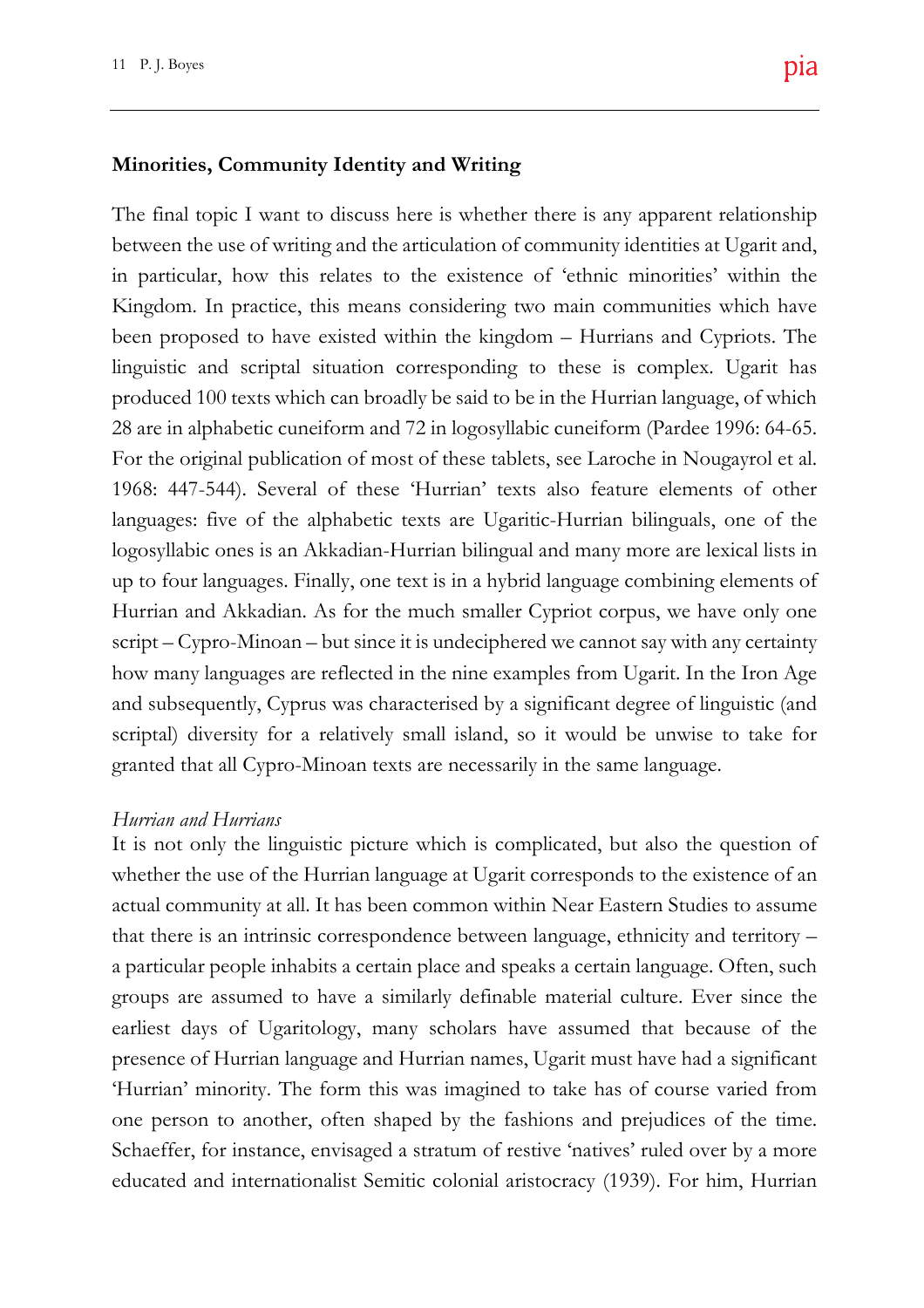

was the language of the streets and the bazaars, and incidents of destruction such as the mutilation of Egyptian statuary in the city were to be attributed to native mutinies against their overlords. In modified form, this colonialist model survives even in current scholarship, especially in German Ugaritology. For several decades, Dietrich, Loretz, Sanmartín and Mayer have promoted a view of the Ugaritian elite as intrusive, hailing from Arabia and superimposing a Semitic superstrate over an increasingly marginalised Hurrian culture (Dietrich & Loretz 1988; Dietrich & Loretz 1989; Dietrich & Mayer 1999; Dietrich, Loretz, & Sanmartín 2013; Mayer 1996). Hurrian influence at Ugarit earlier in the Bronze Age is also discussed by Buck (2018: 10-11) and Mallet (2000). This idea that Hurrian identity was formerly stronger but was declining in Ugarit's later years is very common, even among scholars who do not attribute it to invasion or political subjugation. In most cases, the argument is almost entirely linguistic, deriving from the highly restricted number and range of documents in which Hurrian was used in the city's final decades, contrasted with an evident heritage of Hurrian onomastics, socio-cultural elements and references to the Hurrian pantheon throughout the city's history

The ethno-linguistic approach, however, is contrary to how identity – including community and ethnic identities – has been conceptualised by social studies more broadly over recent decades. This approach has highlighted the contextual, shifting and negotiated nature of identities, that they are not absolute but are constantly being defined and redefined in response to the social context within which people are living. The existence of speakers of the Hurrian language must be separated from the existence or meaning of 'Hurrian' social identity, which can be extremely hard to pin down. 'Hurrian' was certainly a label that was used of certain people in the ancient Near East (see, for example, de Martino 2014: 63-4; Schwartz 2014: 268). It was also used at Ugarit, most strikingly in the so-called 'ritual of national unity' (Pardee 2002: 77ff.; Sanders 2004: 51), a lengthy ritual text in Ugaritic found in two well-preserved copies (KTU 1.40, 1.84), as well as in a number of fragments, indicating a particular interest in matters of identity and demography. Like most Ugaritic ritual texts, however, this one is obscure and makes no effort to explain itself. While the gentilic 'Hurrian' is used here, it is not at all clear how this term is defined in the minds of those involved in the ritual. Unlike certain other 'foreign' gentilics, 'Hurrian' does not appear in the administrative texts as a way of identifying people at Ugarit.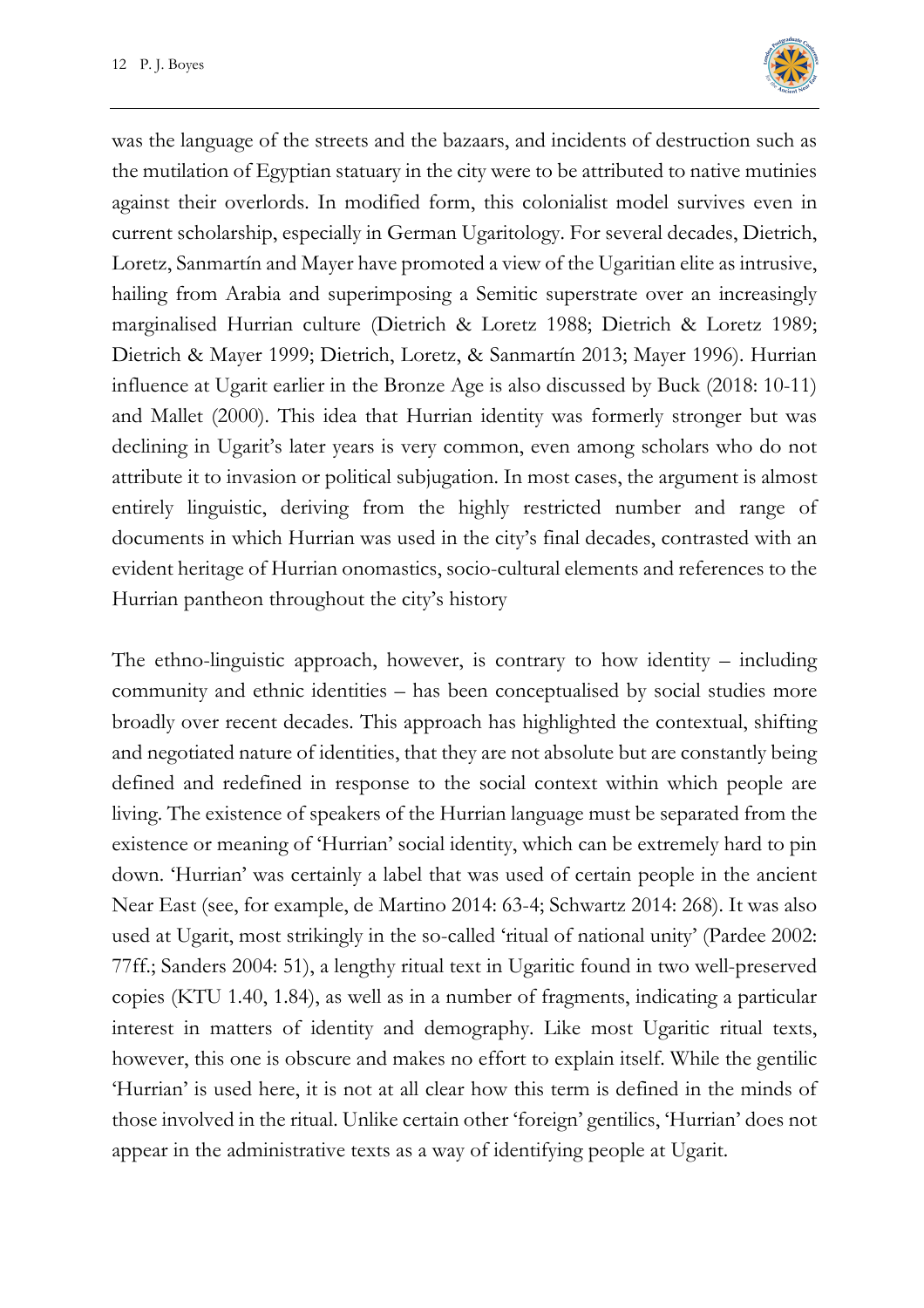**Closing Comment** meant a single thing at all), it is probably best to place the idea of 'Hurrians' at Ugarit  $\mathcal{S}^{\text{true}}$ to one side and not draw further inferences about the presence of absence of tionship to archaeology and heritage. These communities or identity groups based solely on linguistic evidence. We can, however,  $\cdot$  the scholarly, the political and political and political and political and political and political and political and political and political and political and political and political and political and political and p still talk about the choices being made regarding the Hurrian language at Ugarit, its  $w_i$ , and increasing relationship with writing practices, and how these related to wider questions of  $\mathcal{L}$  from which we can only hope a positive a positive a positive a positive a positive a positive a positive a positive a positive and  $\mathcal{L}$ other concrete index – was a defining criterion for labelling someone 'Hurrian'.  $\inf$ tical and the state of the state of the state of the state of the state of the state of the state of the state of the state of the state of the state of the state of the state of the state of the state of the state of the location, nor linked with a particular set of material culture. 'Hurrian' religion is not This short report represents the closing comments to the forum covering Brexit, with 'Canaanite' religion (Trémouille 2000). The elusiveness of 'the Hurrians' is At Ugarit and elsewhere, it is impossible to determine whether language – or any Although it was one of many labels often associated with people from the region of the former Mitanni empire, it is not able to be restricted to a specific geographical homogeneous, but more a series of overlapping local cults, similar to what we see widely acknowledged, with the result that where modern scholars define their use of the the term 'Hurrian' at all, it often rests solely on the use of the language. Since we do not know whether this corresponded to what the term meant at the time (or if it identity and social change.

The Hurrian language is overwhelmingly used for ritual and religion at Ugarit and is  $\mathbf{h}$ especially associated with music and hymns. This has sometimes been seen as  $\mathbf{r}$  the this problems that the should it reaches that the should it reaches that  $\mathbf{r}$ indicating that it had largely ceased to be a living language in the city by the later  $\frac{1}{\sqrt{2}}$ thirteenth century BC, but Vita (2009: 225-227) argues plausibly that a couple of the city do point to Hurrian continuing to be spoken at this time. The restricted Hurrian-language letters and some ongoing Hurrian influence on other languages at appearances of Hurrian in writing, then, should not be seen as a proxy for the fortunes of a 'Hurrian' minority community, but as a deliberate choice by the elite producers of these texts and the ritual practices they record as to how to appropriate and deploy this language for their own purposes.

The same is true in the other main area of Hurrian linguistic evidence from Ugarit – onomastics. Van Soldt (2003) has shown how Hurrian names were used, with evidently differing degrees of prestige in different social contexts. Both Semitic and Hurrian names occur within the same families, he points out, and the trend seems to be towards children having more Semitic names than their parents. This suggests changes in onomastic fashion and is consistent with a decline in the prestige of Hurrian-language names. There are additional quirks, however, when we consider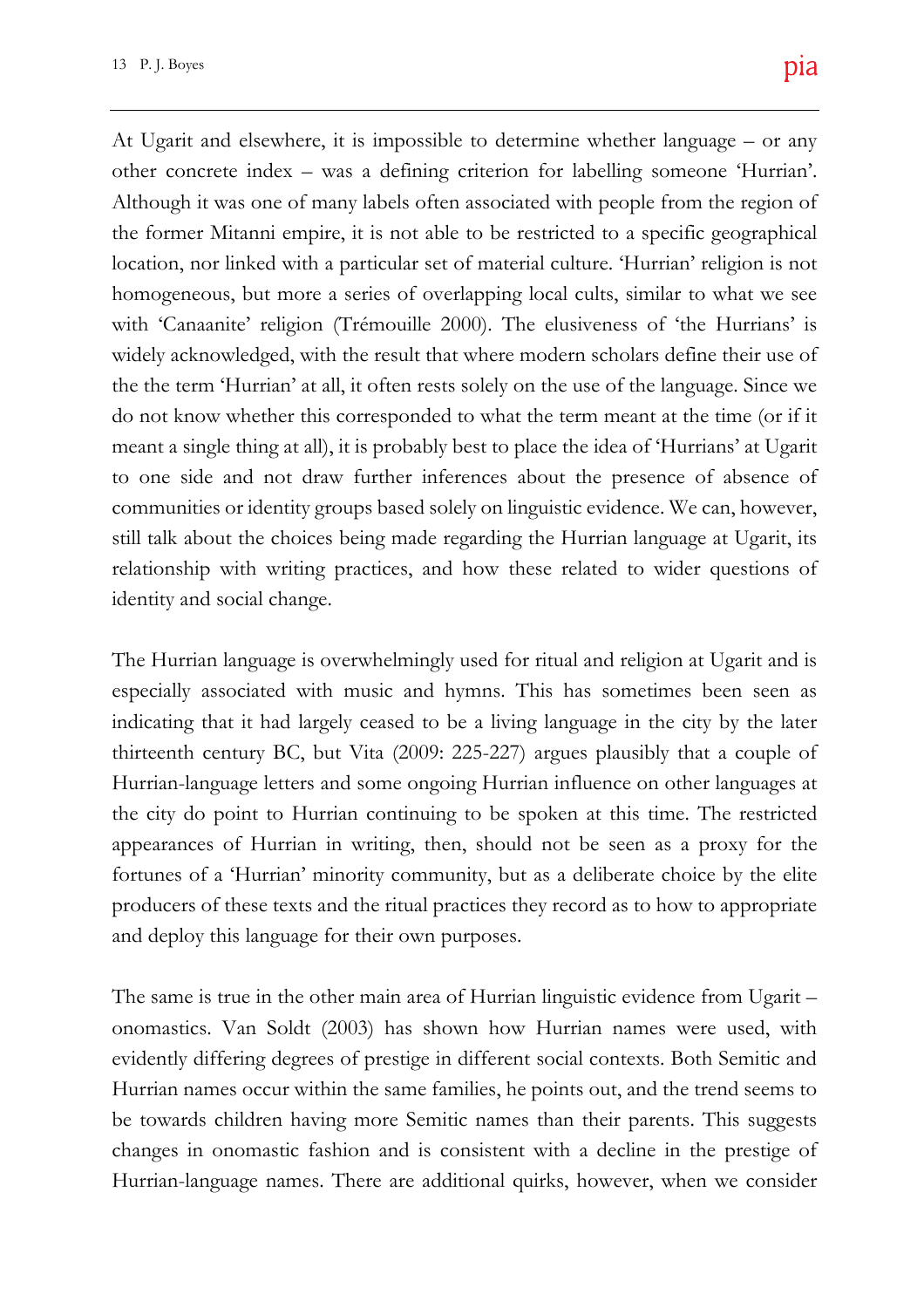

the elite. Among senior officials like sakins (governors) and administrators, Hurrianlanguage names were extremely popular: 69% of the former have Hurrian names and 75% of the latter (though sample sizes are small). At the very highest echelon of society, the picture is different again. Unlike in most other coastal Syrian kingdoms, Ugarit's kings never have Hurrian names, although several princes do (van Soldt 2003: 685). It was not the case that Hurrian names were used only for children not expected to accede to the throne - ʿAmmiṯtamru II's crown prince had a Hurrian name – so may instead be that Hurrian-named princes took Semitic throne names when they acceded to the throne. Unfortunately, we cannot tell for certain: we only hear of 'Ammittamru's son because in the scandal surrounding the divorcing of his mother, he was given the choice whether to side with his father and inherit the throne or side with her and forfeit his inheritance. The next king (ʾIbiranu) has a Semitic name but we have no way of knowing whether this is the same person with a new name, or another prince who replaced him.

In summary, the decision to write in Hurrian at Ugarit is unlikely to be an index of the fortunes of a 'Hurrian' minority or an act of identity-articulation by these people. Rather, the limited evidence points to this choice – like so much in the city's texts – being far more to do with the ideology, self-presentation and prestige of the elite. Ugaritian elites appropriated and deployed Hurrian language in certain social contexts while restricting its use in others. It is tempting to see this as part of a broader attempt to balance wider regional elite culture (which often drew on features seen in the former Hurrian-speaking empire of Mitanni) with a popular localism, which we see in other aspects of elite practice in the city in the later thirteenth century (Boyes 2019a).

### *Cypriots in Ugarit*

Ugarit is the only place outside Cyprus to have produced significant numbers of objects inscribed in the Cypro-Minoan writing system. As well as a large number of potmarks associated with Cypro-Minoan signs (Hirschfeld 2000; Hirschfeld 2004), nine examples of undisputed writing (that is, strings of multiple signs) have been found at the city: one complete tablet, four fragments (two from the same tablet), two labels, a silver bowl and a pithos  $\operatorname{rim}^{\text{vi}}$ . All of these came from the private residences of high-status individuals: three fragments and pithos rim were all from the House of Yabninu, a further fragment from the House of Rašapʾabu, the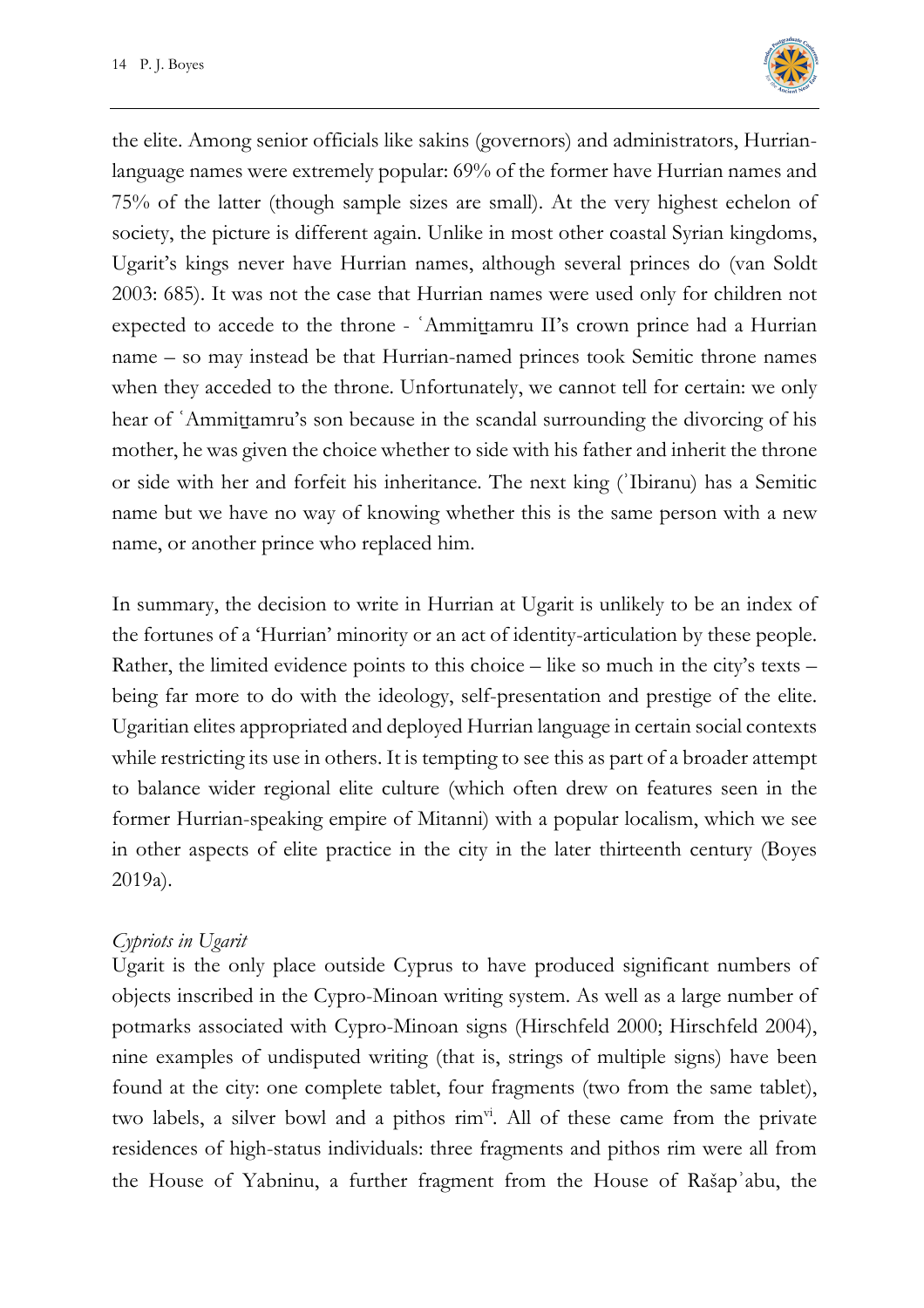**Closing Comment** this distinction is really so absolute; in particular, Ferrara (2012; 2013) argued in favour of seeing the corpus as more integrated and the differences as palaeographic  $\sum_{i=1}^{\infty}$ rather than typological. For example, the complete tablet from the House of  $\frac{1}{\sqrt{2}}$ essays reflect in diverse ways the complex Rapʾanu, RS 20.25 (##215 in the Cypro-Minoan corpus) is far more similar in form  $t_{\text{total}}$  that has perfect always been had been had been has perfect as perhaps always been has perfect as  $t_{\text{total}}$ to cuneiform tablets from Ugarit than are any Cypro-Minoan texts from Cyprus itself  $\mathbf{b}$  which  $\mathbf{b}$  and  $\mathbf{b}$  are brought to a moment of  $\mathbf{b}$ (Ferrara 2012; Steele 2018: 107-108). For this reason, it has been argued that at least  $\sim$  1 some of the Cypro-Minoan found at Ugarit was actually produced there and  $\mathbf{r}$ influenced by local writing practices, rather than being imported<sup>vii</sup>.viii Although cess of exiting the EU remarkably little has Cypro-Minoan is mostly undeciphered, certain aspects of RS 20.25/##215 have  $t_{\rm eff}$  emerging of the social and economic encouraged commentators to draw conclusions about its content. The layout of the text on the tablet resembles a list, and one repeated string of signs has been 1973; Masson 1974: 30-35; Valério 2016: 346-396 and esp. 364-367). This would potentially make it an example of a list of personnel (a familiar type among Ugaritian Urtenu and the bowl from a house on the acropolis, near the house of the High Priest  $\overline{\text{with}}$  $\mathbf{f}$  and managing foreigners in Ugarit's territory and Cypriot imports were found in his  $\frac{\text{m}}{\text{m}}$ contained Akkadian diplomatic correspondence with Cyprus. The Cypro-Minoan  $H(x, \theta)$ complete tablet from the House of Rapʾanu, the two labels from the House of (Ferrara 2012; Ferrara 2013). Many of these people appear to have connections with Cyprus: Yabninu's archive displays a particular interest in overseas trade and house; Rašapʾabu was the akil kāri - overseer of the quay - and Rapanu's archive also from Ugarit is often seen as typologically distinct from that found on Cyprus, traditionally being dubbed 'CM3'. Some more recent work has questioned whether interpreted by some as rendering a version of the Ugaritic word for son, bn (Masson administrative texts) written in Ugaritic language but Cypriot script.

There is no doubt that contacts between Ugarit and Cyprus were close. We have diplomatic correspondence in Akkadian between them, extensive evidence of trade and a great many tablets from Ugarit that record the presence of Cypriots in the kingdom. There are some signs that this contact went beyond mere visitors and included a relatively settled Cypriot community in Ugarit. The personal name Bn-ʾAlṯn (Cypriotson) in several administrative tablets (e.g., KTU 4.93, 4.232 and 4.681) seems to point toward second-generation (at least) immigrants (Astour 1970: 122). Another possible hint at something more substantial comes in KTU 4.102, a bilingual administrative tablet listing people by household. The main text is in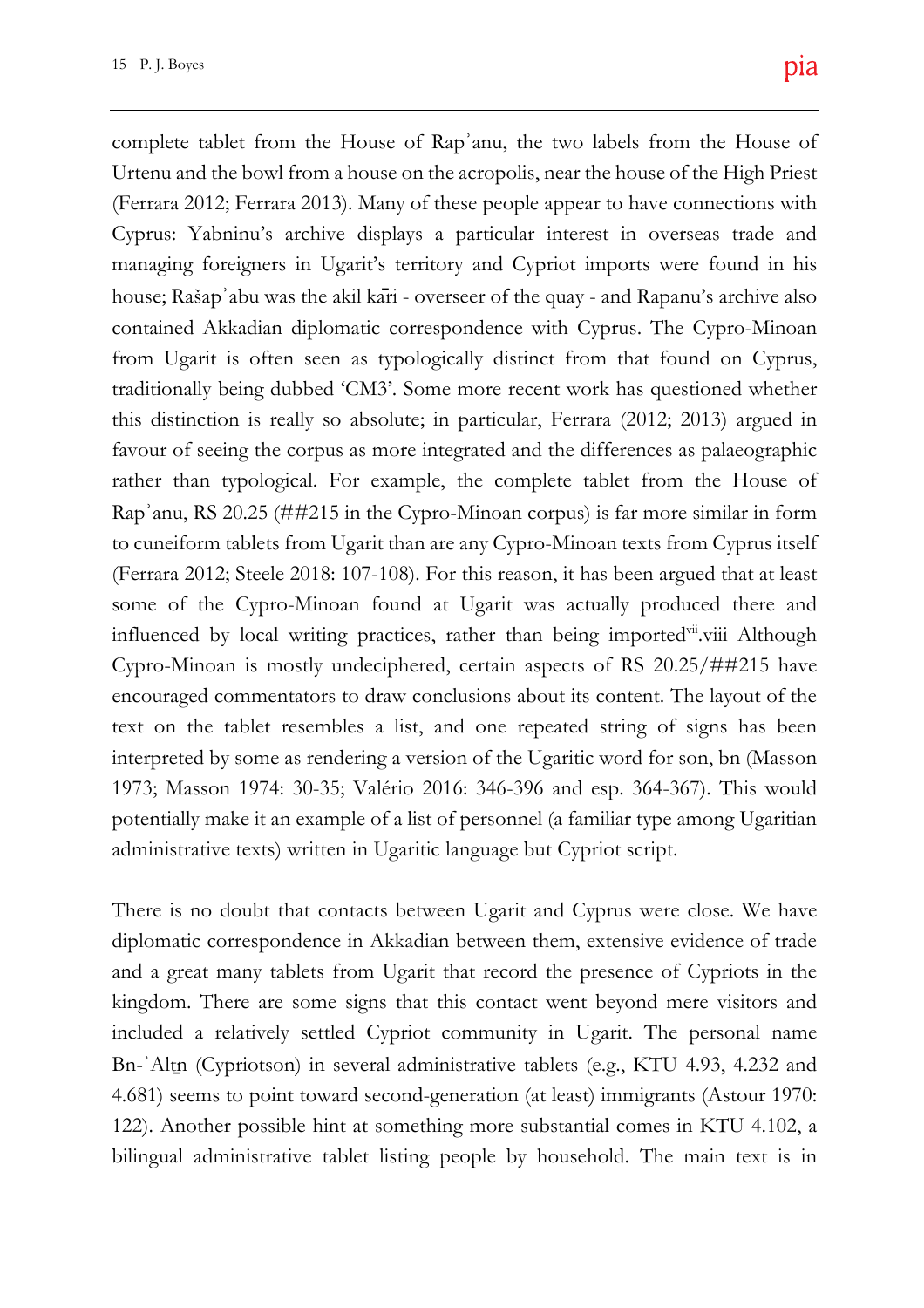

Ugaritic and Alphabetic Cuneiform, but at the bottom is an Akkadian label or summary reading URU.A-la-ši-ia, that is, Alašiya preceded by the logogram for town or city rather than the expected KUR – land (although it is not unknown for some alternation between these two to occur, especially where the same names are used for territories and their capitals). Although we are now confident in placing Alašiya on Cyprus, we do not know exactly what kind of geopolitical entity it was. Some estimates place it in the vicinity of the modern Cypriot town of Alassa, in which case we may well have a case of continuity of name and the possibility that Cypriot Alašiya could have been both this settement and the land it controlled. However, given that KTU 4.102 is a census of families (wives and children as well as just men) presumed to be in the territory of Ugarit, Monroe (2009: 220) reads the label instead as 'Cyprustown', denoting some kind of district or village within either the city or kingdom of Ugarit. This is a wonderfully evocative and enticing notion, conjuring up a Cypriot community clustered in their own particular corner of town. Some of the people listed have obviously West Semitic names, so are we to imagine a mixed community, one where locals live too, or perhaps where second- or third-generation immigrants are starting to adapt to the local onomastic practices?

The evidence for a permanent Cypriot community within the Kingdom of Ugarit remains circumstantial rather than conclusive. We do not know whether the Cypriots mentioned lived in Ugarit permanently or whether they considered themselves part of a distinctive group. Archaeologically, Cypriot wares are fairly prominent among Ugarit's non-local pottery, but these are primarily finewares of the kind likely to be imported, and of course there is no necessary correlation between the presence of pots and people. We must be cautious then, but on balance it would be surprising if there were not resident Cypriots in Ugarit or its territory.

The question still remains of the relationship between these possible communities and writing, especially the Cypro-Minoan material. This is made very difficult by our inability to read these inscriptions, but as with the Hurrian-language writing, it seems more likely that such examples should be understood in a relatively high-status context rather than as artefacts of the self-expression of minority groups. They were, after all, found in the private archives of members of the Ugaritian elite and in a format that closely resembles the clay tablets of the state's cuneiform bureaucracy.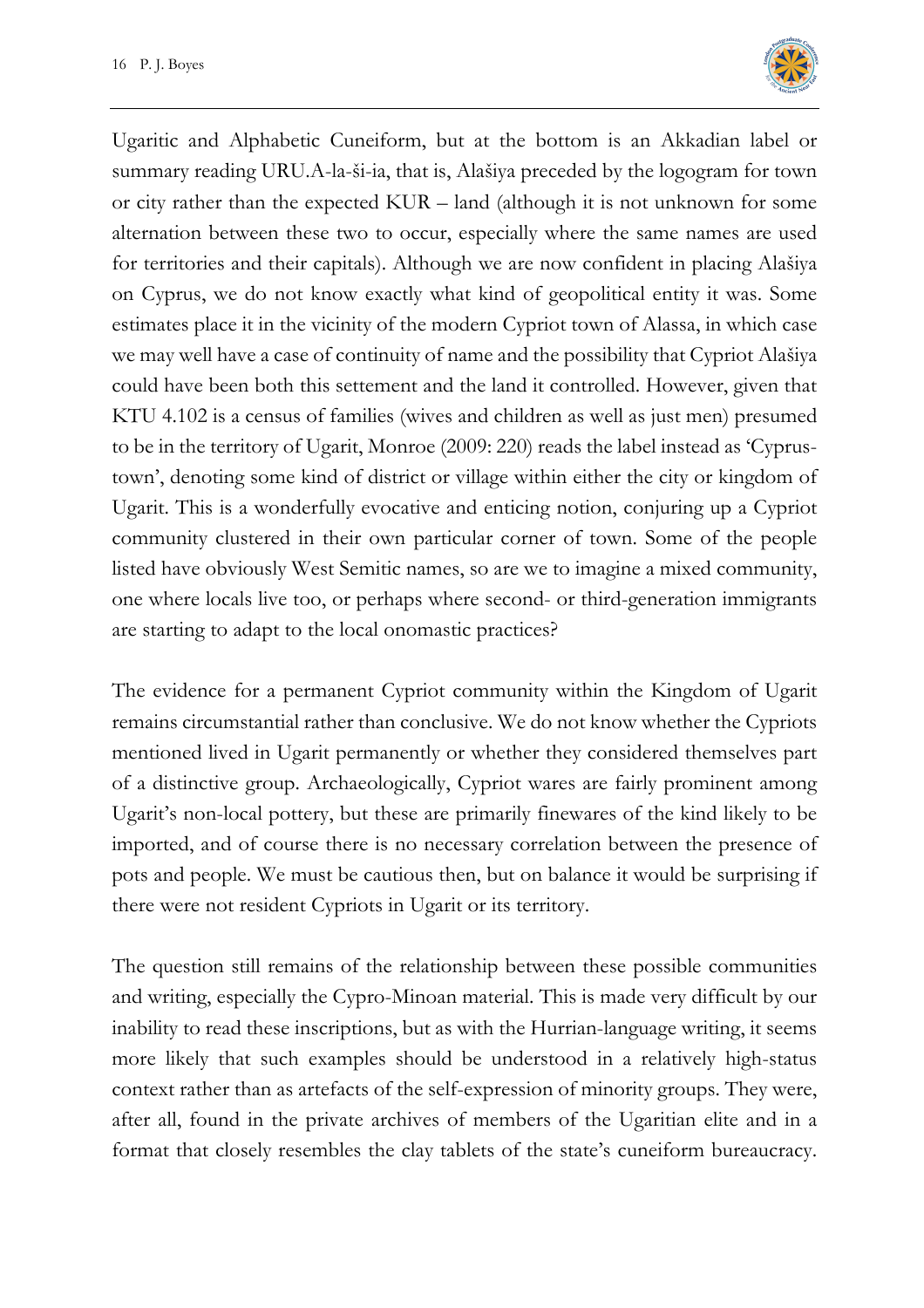Whether they were curios, experiments or Cypriot-produced documents produced in the course of trade or administration is impossible to say at this juncture.

#### **Conclusion**

number of clear themes emerge. The first is the difficulty of addressing these  $W_{\rm eff}$  would like the respondents thank the respondents thank the respondents of  $\alpha$ demographic and social questions. They were not issues Ugarit's ancient writers were  $\epsilon$ accustomed to writing about and nor were they foremost in the minds of many of essays reflect in diverse ways the complex the excavators who carried out the initial archaeological work at the site. As a result,  $\mathbf t$ data on Ugaritian society outside the elite is extremely lacking. We are forced to read but which Brexit has brought to a moment of between the lines and, as is evident from the discussion above, to speculate and ask questions rather than providing firm answers or solid conclusions. While this may  $\epsilon$ seem unsatisfactory, it does not mean that these questions are useless. Imperfect  $\mathbf{I}$ though our current understanding may be, it is still important and valuable to explore  $t$ ainly emerging of the social and economic the relationship of writing to multiple different groups within Ugarit's society and to attempt to move the discussion about Ugarit's population and social structure  $y$ nig comments the covering comments the forum covering  $c$ examples of social diversity in writing practices at Ugarit. Each of the areas discussed **Keywords:** Archaeology; Brexit; Heritage; Funding; EU; Post-Truth This brief overview has highlighted some of the issues and challenges with identifying could, of course, be examined in much more detail, and will be in the final product of this on-going research (Boyes 2021). However, even at this preliminary stage, a beyond a traditional focus on the elites.

The second overarching theme is that what evidence we do have does not tend to support the idea of great social diversity among writers at Ugarit. There are perhaps some minor indications for a degree of social mobility or for writing outside the formal literate establishment, but we have to push the evidence quite hard to find them. Although elite women used writing, there are no clear signs they were personally literate, and while minority groups and minority languages are represented in Ugarit's texts, these do not seem to be examples of self-expression or the use of writing to define their own identities. Rather, while diversity is recognised and to certain extent embraced in texts such as the 'Ritual of National Unity', groups are labelled and defined by Ugarit's administrative elite, not themselves. 'Minority' languages such as Hurrian were utilised in service of elite prestige and ritual. The use and meaning of Cypro-Minoan is highly enigmatic, but its context of discovery within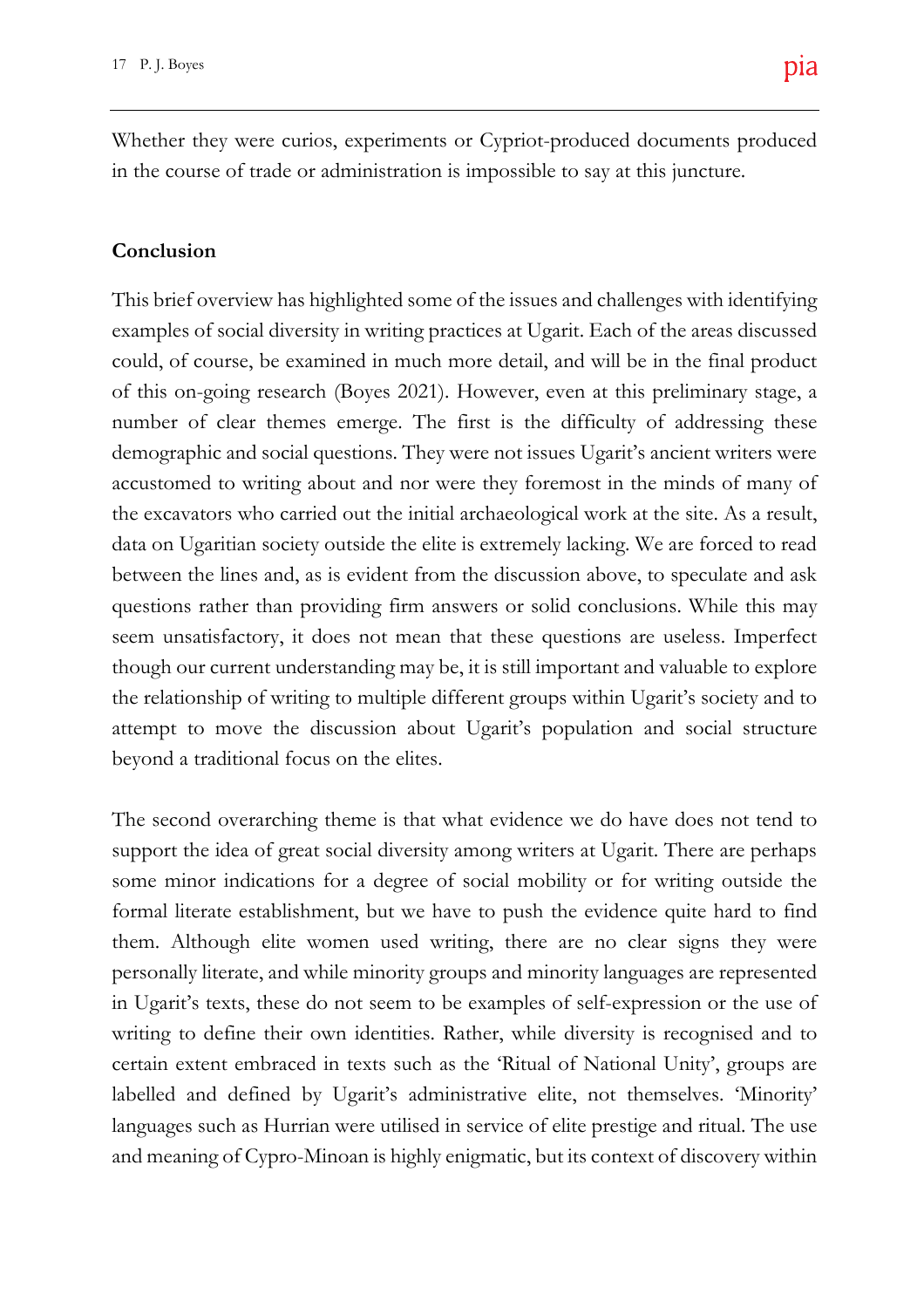

Ugarit suggests it is most likely related to Ugaritian elite commerce and management of immigrant groups.

The picture, then, is of writing as primarily an elite, state-affiliated practice at Ugarit. This is not particularly surprising given the generally high-status, official uses of literacy across the Near East in this period, but it contributes both nuance and definition to our understanding of the ways in which Ugaritic writing culture reproduced or deviated from the dominant Mesopotamian 'cuneiform culture' that influenced it. While in many ways the elitism apparent in Ugarit's writing is typical of the region, it does not merely reproduce exactly a homogeneous set of attitudes and practices that pertained across the Near East – indeed, such homogeneity clearly did not exist. Rather, the specific form of that typically cuneiform elitism in writing is particular to Ugarit and stems from the particular social and cultural context existing in that kingdom. The wider dynamics of this writing culture, and its implications for Ugarit's relationships with global and local networks of identity, culture and prestige, will be subject to continuing research.

### **Acknowledgements**

This research was carried out as part of the Contexts of and Relations between Early Writing Systems (CREWS) Project at the University of Cambridge. This project has received funding from the European Research Council (ERC) under the European Union's Horizon 2020 research and innovation programme (grant agreement No 677758). I am grateful to our Principal Investigator, Philippa Steele, for reading and commenting on drafts of the paper itself and on the wider project research it incorporates. I am also grateful to the organisers and attendees of LPCANE (London Postgraduate Conference for the Ancient Near East) for allowing me to speak and for their helpful comments

<sup>i</sup> It is possible – indeed, likely – that Akkadian and logosyllabic cuneiform would have been used at Ugarit before this time, since the city was certainly in contact with the Mesopotamian world and cuneiform-inscribed objects such as the dynastic seal of king Yaqaru do occur. The reasons why no tablets survive from earlier are unclear. For a fuller discussion see Boyes (2019), esp. 188-189.

ii CREWS stands for Contexts of and Relations between Early Writing Systems. The end product of this research is a monograph (Boyes 2021), and this article represents a preliminary and somewhat abbreviated presentation of work discussed more fully in sections of two chapters in that work.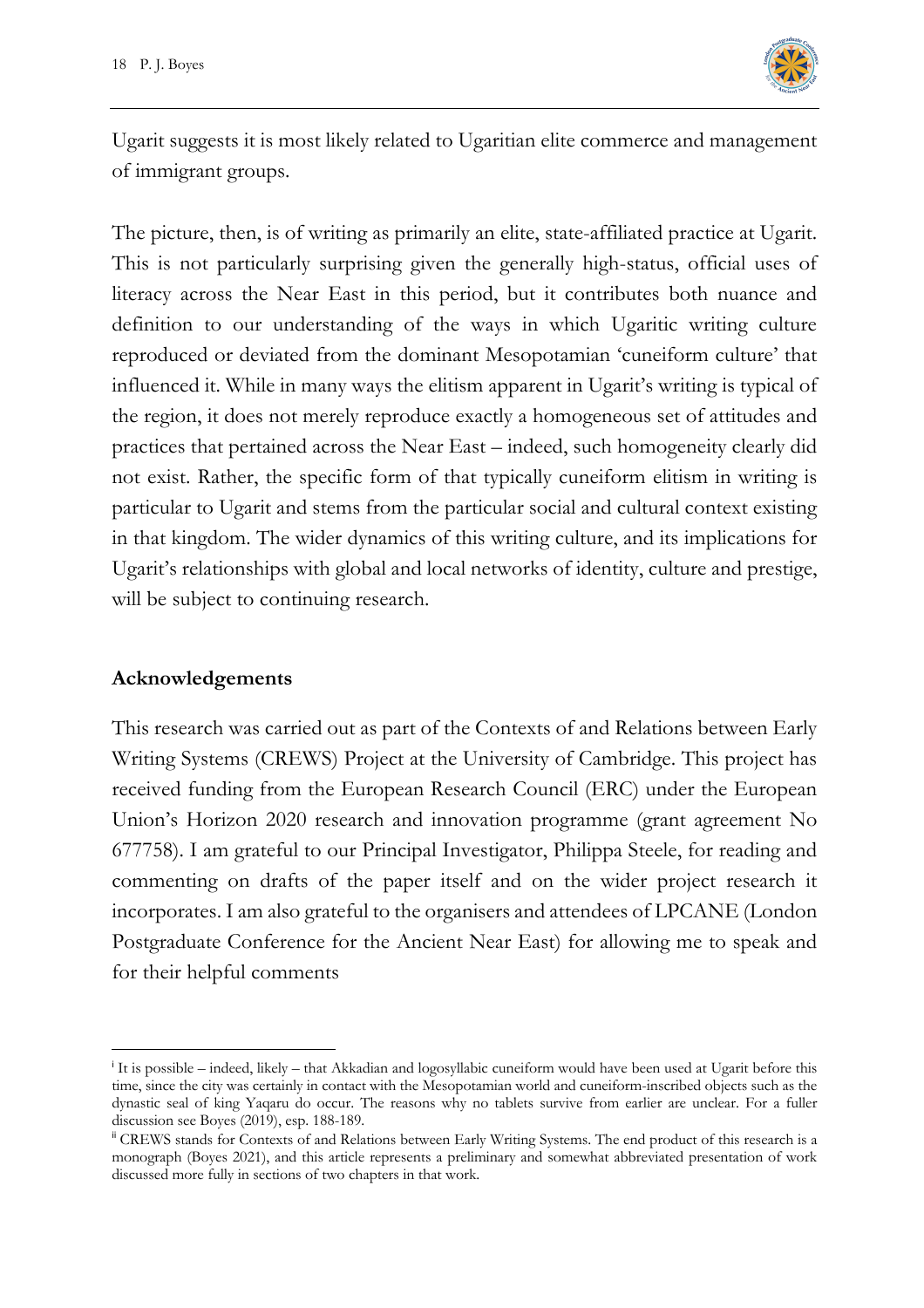to our paper for their contributions to the

#### **REFERENCES**

- but which Brexit has brought to a moment of Amico Wilson, E 2013 Women of Canaan: The Status of Women at Ugarit. Createspace Independent Publishing.
- although ironically in terms of the actual pro-Astour, M C 1970 Ma'hadu, the Harbor of Ugarit. Journal of the Economic and Social History of the Orient 13 (2): 113-127. doi: 10.2307/3596082.
- Black, J 2002 En-hedu-ana not the composer of the Temple Hymns. Nouvelles Ireland; e.g. House of Lords 2016; The UK in a Assyriologiques Brèves et Utilitaires 2002 (1): 2-4.
- Bordreuil, P and Pardee, D 1995 Un abécédaire du type sud-sémitique découvert en (andrew.gardner@ucl.ac.uk) 1988 dans les fouilles archéologiques françaises de Ras Shamra-Ougarit. Comptes Rendus de l'Académie des Inscriptions: 855-860.
- Bordreuil, P and Pardee, D 1989 La trouvaille épigraphique de l'Ougarit, Vol 1: Concordance. Ras Shamra – Ougarit V. Paris: Éditions Recherche sur les civilisations.
- Boyes, P J 2019a Negotiating Imperialism and Resistance in Late Bronze Age Ugarit: The Rise of Alphabetic Cuneiform. Cambridge Archaeological Journal 29 (2): 185-199.
- Boyes, P J 2019b. Variation in Alphabetic Cuneiform: Rethinking the 'Phoenician' inscription from Sarepta. In: Boyes, P J and Steele, P M (eds.) Understanding Relations Between Scripts II: Early Alphabets. Oxford: Oxbow.

III The *editiones principes* of most documents from Ugarit can be found via the concordance by Bordreuil and Pardee breaking and Heritage:  $\mathcal{A}$ (1989). A relatively small number of documents discovered or edited after this date are, obviously, not included. For the alphabetic cuneiform material, Dietrich, Loretz and Sanmartín 2013 (KTU) provides the most up-to-date collection.

dure the set of the set of the set of the set of the set of the set of the set of the set of the set of the set of the set of the set of the set of the set of the set of the set of the set of the set of the set of the set iv The very lack of colophons may itself point to a difference from 'traditional' practice, pointing to a writing culture less concerned with claiming responsibility for a document.

v The addressee of the Akkadian letter RS 6.198 and the 'Ilimilkus referred to in RS 19.070, 18.20+, 94.2445 and 94.2483 may indeed be the writer of the alphabetic literary texts, as Tugendhaft suggests (2018, 31-35).

This short report represents the closing comments to the forum covering Brexit, vi Steele (2018, 204) considers the silver bowl inscription questionable as an example of Cypro-Minoan. A further Cypro-Minoan inscription was found on a cylinder seal at nearby Latakia (Steele 2018, 202).

 $(pers.$ vii Ferrara seems to have changed her views: in her corpus she judges that the Cypro-Minoan examples from Ugarit are 'not unlikely' to have been produced there (Ferrara 2012, 171ff.), but more recently she has argued that the tablet fragments from Yabninu's archive are probably imported (Ferrara 2016, 235). Steele considers this unlikely (pers. comm.), and thinks the Ugarit inscriptions were most likely produced by Cypriots resident in the city (Steele 2018, 203- 204).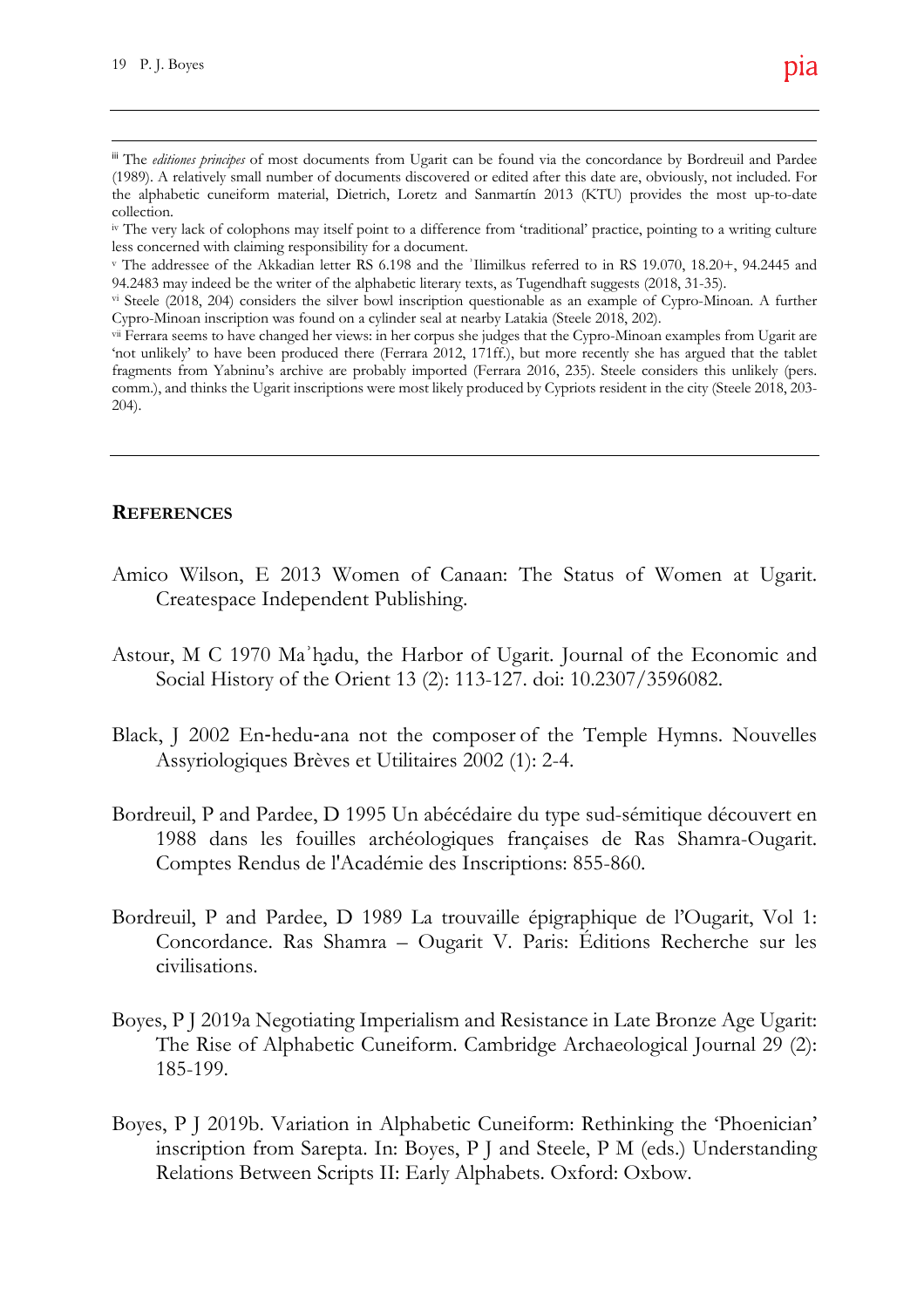

- Boyes, P J 2021. Script and Society: The Social Context of Writing Practices in Late Bronze Age Ugarit. Oxford: Oxbow.
- Buck, M E 2018 The Amorite Dynasty of Ugarit: The historical origins of the Bronze Age polity of Ugarit based upon linguistic, literary, and archaeological evidence. Unpublished thesis (PhD), University of Chicago.
- Carr, D M 2005 Writing on the Tablet of the Heart: Origins of Scripture and Literature. Oxford: Oxford University Press.
- Charpin, D 2010 Reading and Writing in Babylon. Cambridge, MA: Harvard University Press.
- Cohen, Y 2005 Feet of Clay at Emar: A Happy End? Orientalia New Series 74 (2):165-170.
- de Martino, S 2014 The Mittani State: The Formation of the Kingdom of Mittani. In: Cancik-Kirschbaum, E, Brisch, N and Eidem, J (eds.) Constituent, Confederate, and Conquered Space, The Emergence of the Mittani State. Berlin: De Gruyter. pp. 61-74.
- del Olmo Lete, G. 2018 The private archives of Ugarit. A functional analysis. Barcelona: University of Barcelona.
- Dietrich, M and Loretz, O 1988 Die Keilalphabete: Die phönizisch-kanaanaïschen und altarabischen Alphabete in Ugarit. Vol. 1, Abhandlungen zur Literatur Alt-Syrien-Palästinas und Mesopotamiens. Münster: Ugarit-Verlag.
- Dietrich, M and Loretz, O 1989 The Cuneiform Alphabets of Ugarit Ugarit-Forschungen 21: 101-112.
- Dietrich, M, Loretz, O, and Sanmartín, J 2013 The Cuneiform Alphabetic Texts from Ugarit, Ras Ibn Hani and Other Places (KTU3). Third, Enlarged Edition ed. Alter Orient und Altes Testament. Münster: Ugarit-Verlag.
- Dietrich, M and Mayer, W 1999 The Hurrians and the Hittite Texts. In: Watson, W G E and Wyatt, N (eds.) Handbook of Ugaritic Studies. Leiden: Brill. pp. 58- 75.
- Ferrara, S 2012 Cypro-Minoan Inscriptions. Vol. 1: Analysis. Oxford: Oxford University Press.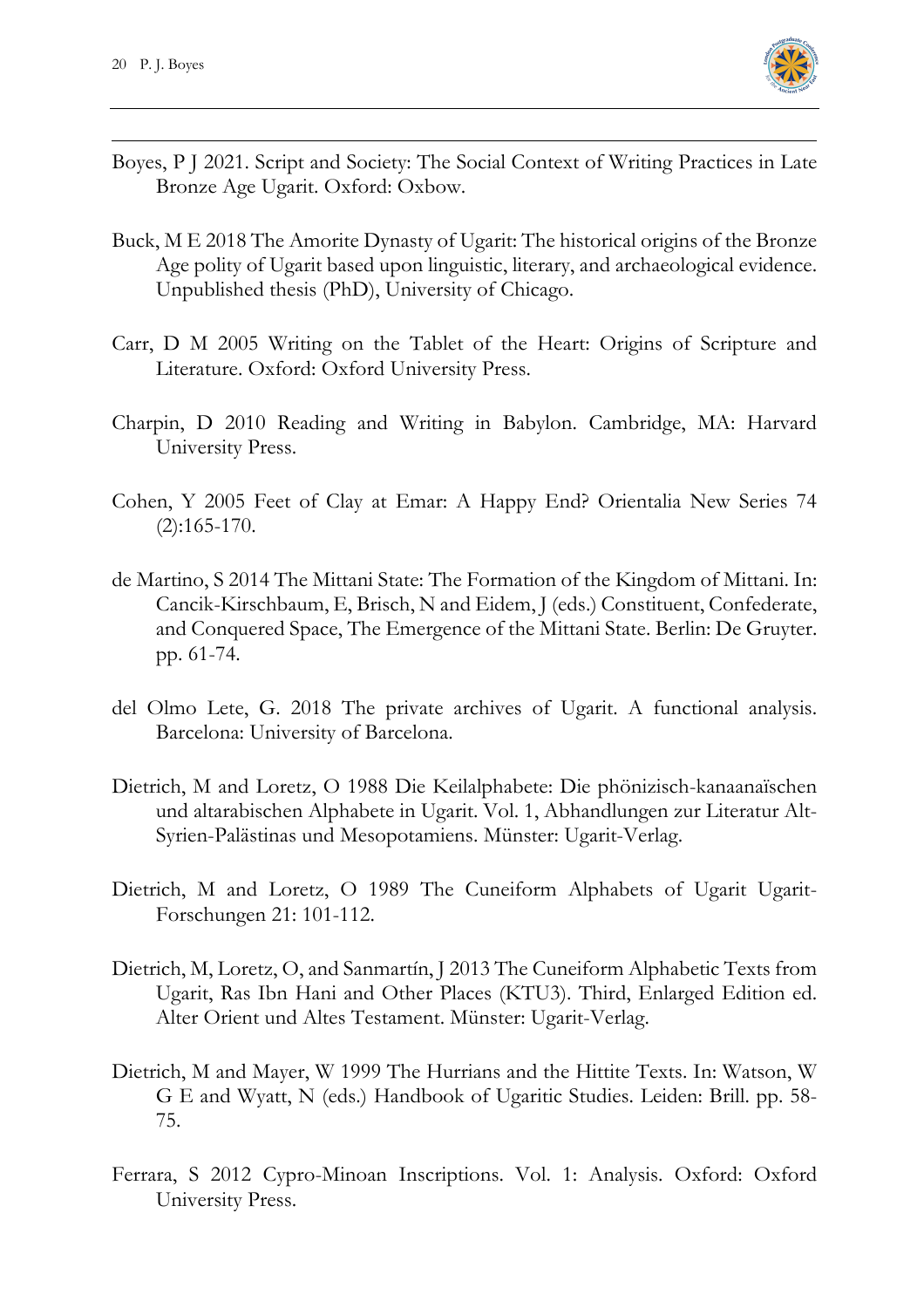- Ferrara, S 2013 Cypro-Minoan Inscriptions. Vol. 2: The Corpus. Oxford: Oxford University Press.
- $\mathbf{f}_{\text{H}}$ Ferrara, S 2016 Writing Away: Mobility and Versatility Of Scribes at the End of the Bronze Age. Oxford Journal of Archaeology 35 (3): 227-245.
- This short report represents the closing comments to the forum covering Brexit, Goldwasser, O 2011 The Advantage of Cultural Periphery: The Invention of the **Keywords:** Archaeology; Brezit; Heritage; Funding; EU; Post-Truthesis, EU; Post-Truthesis, EU; Post-Truthesis, EU Alphabet In Sinai (Circa 1840 B.C.E.). In: Sela-Sheffy, R and Toury, G (eds.) Culture Contacts and the Making of Cultures: Papers in Homage to Itamar Even-Zohar. Tel Aviv: Tel Aviv University. pp. 255-321.
- Goldwasser, O 2012 The Miners Who Invented the Alphabet. Journal of Ancient  $\overline{\phantom{a}}$ Egyptian Interconnections 4 (3): 9-22.
- Goldwasser, O 2013 Out of the Mists of the Alphabet–Redrawing the 'Brother of  $\frac{1}{\alpha}$ the Ruler of Retenu'. Ägypten und Levante 22: 349-370.
- $\mathbf{u}$  salvageable. Since writing the still salvageable. Greenstein, E 1976 A Phoenician Inscription in Ugaritic Script. Journal of the Ancient Near Eastern Society of Columbia University 8: 49-57.
- happened. More and more evidence is cer-Hallo, W W 1996 Origins: The Ancient Near Eastern Background of Some Modern Western Institutions. Leiden: Brill.
- UCL Institute of Archaeology, GB Ras Shamra-Ougarit XIII. Paris: Éditions Recherche sur les Civilisations. Hirschfeld, N 2000 Marked Late Bronze Age pottery from the kingdom of Ugarit. In: Yon, M, Karageorghis, V and Hirschfeld, N (eds.) Céramiques mycéniennes. pp.163-200.
- Hirschfeld, N 2004. Eastwards via Cyprus? The marked Mycenaean pottery of Enkomi, Ugarit and Tell Abu Hawam. In: Balensi, J, Monchambert, J-Y and Celka, S M (eds.) Travaux de la Maison de l'Orient et de la Méditerranée: Vol. 41. La céramique mycénienne de l'Egée au levant: hommage à Vronwy Hankey. Lyon: Maison de l'Orient et de la Méditerranée. pp. 97-104.
- Lackenbacher, S and Malbran-Labat, F 2016 Lettres en Akkadien de la «Maison d'Urtenu». Ras Shamra-Ougarit XXIII. Leuven: Peeters.
- Lambert, W G 2001 Ghost-writers? Nouvelles Assyriologiques Brèves et Utilitaires 2001 (3): 77.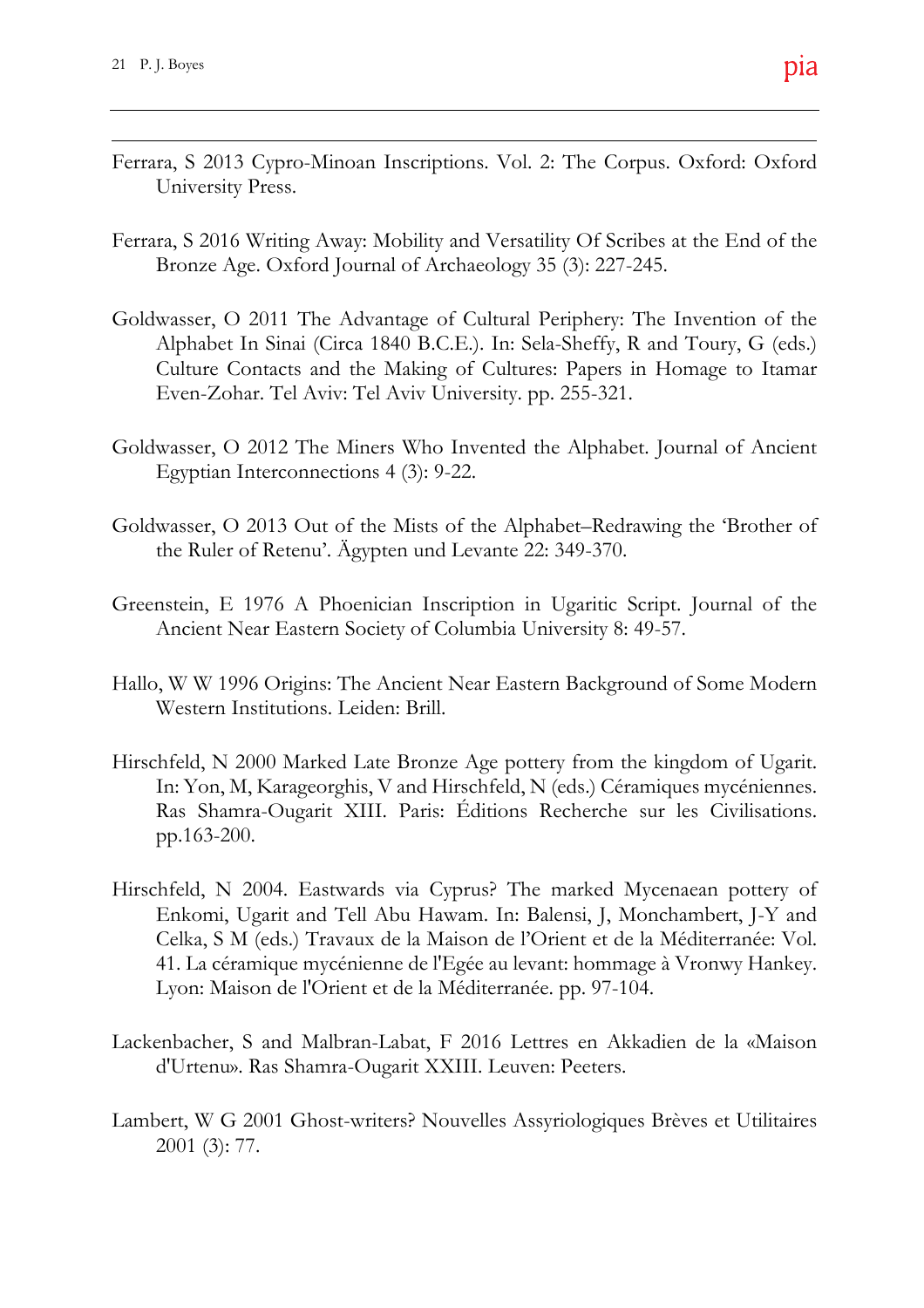

- Landsberger, B 1960 Scribal Concepts in Education. In: Kraeling, C H and Adams, R M (eds.) City Invincible. Chicago: University of Chicago Press. pp. 94-102.
- Larsen, M T 1976 The Old Assyrian City State and its Colonies. Copenhagen: Akademisk Forlag.
- Larsen, M T 2015 Ancient Kanesh: A Merchant Colony in Bronze Age Anatolia. Cambridge: Cambridge University Press.
- Mallet, J 2000 Ras Shamra-Ougarit (Syrie): La population des porteurs de torques et la revision de la chronologie du Bronze moyen (fin du troisième millénaire avant notre ère et première moitié du second). In: Matthiae, P et al. (eds.) International Congress on the Archaeology of the Ancient Near East 1. Rome: Dipartimento di scienze storiche. pp. 835-838.
- Marsman, H J 2003 Women in Ugarit and Israel: Their Social and Religious Position in the Context of the Ancient Near East. Leiden: Brill.
- Masson, É 1973 La tablette chypro-minoenne 20-25 de Ras Shamra: essai d'interprétation. Comptes Rendus de l'Académie des Inscriptions et Belles Lettres 117 (1): 32-60.
- Masson, É 1974 Cyprominoica. Répertoires. Documents de Ras Shamra. Essais d'Interprétation. Studies in Mediterranean Archaeology. Göteborg.
- Mayer, W 1996 The Hurrian Cult at Ugarit. In: Wyattt, N et al. (eds.) Ugarit: Religion and Culture. Proceedings of the Edinburgh University International Colloquium 20-23 July 1994. Münster: Ugarit-Verlag. pp. 205-211.
- Meier, S A 1991 Women and Communication in the Ancient Near East. Journal of the American Oriental Society 111: 540-547.
- Michalowski, P 1987 Charisma and Control: On Continuity and Change in Early Mesopotamian Bureaucratic Systems. In: Gibson, M and Biggs, R D (eds.) The Organization of Power. Aspects of Bureaucracy in the Ancient Near East. Chicago: Oriental Institute. pp. 47-57.
- Monroe, C M 2009 Scales of Fate: Trade, Tradition, and Transformation. Alter Orient und Altes Testament 357. Münster: Ugarit-Verlag.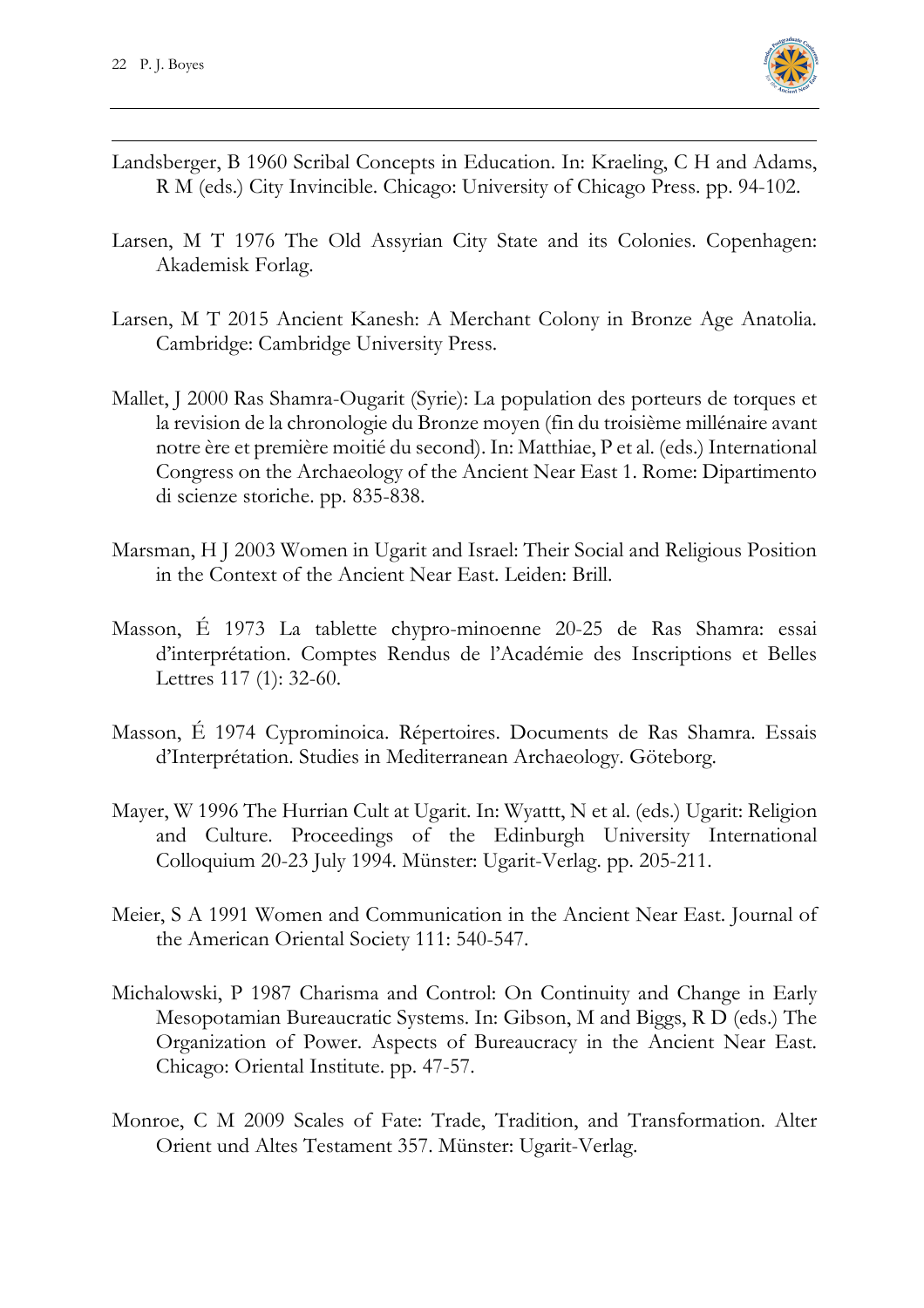- Mouton, A and Roche-Hawley, C 2015 La polyvalence des scribes d'Anatolie hittite  $\mathcal{B}$ et d'Ougarit. In: Roche-Hawley, C and Hawley, R (eds.) Devins et Lettrés dans l'Orbite de Babylone. Paris: de Boccard. pp. 191-204.
- Nougayrol, J, Laroche, E, Virolleaud, C and Schaeffer C F-A 1968 Ugaritica V: This short represents the closing comments the forum comments the forum covering  $B$ nouveaux textes accadiens, hourrites et ugaritiques des archives et bibliothèques privées d'Ugarit, Mission de Ras Shamra. Paris: Guethner.
- **Closing Comment Keywords:** Archaeology; Brezit; Heritage; Funding; EU; Post-Truthesis, EU; Post-Pardee, D 1996 L'ougaritique et le hourrite dans les textes rituels de Ras Shamra-Ougarit. In: Teixidor, J (ed.) Mosaïque de langues, mosaïque culturelle: Le bilinguisme dans le Proche-Orient ancien. Paris: Jean Maisonneuve. pp. 63-80.
- Pardee, D 2001 Le traité d'alliance RS 11.772+. Semitica 51: 5-31.
- Pardee, D 2002 Ritual and Cult at Ugarit, Writings from the Ancient World. Atlanta:  $\ln a$ . Society of Biblical Literature.
- outcome is still salvageable. Since writing the Pardee, D and Bordreuil, P 2008 Découvertes épigraphiques anciennes et récentes en cunéiforme alphabétique. De la bibliothèque de Hourasanou aux archives  $\mathbf{r}$ d'Ourtenou. In: Calvet, Y and Yon, M (eds,) Ougarit au Bronze moyen et au Bronze récent. Actes du colloque international tenu à Lyon en novembre 2001  $\frac{1}{1001}$ « Ougarit au IIe millénaire av. J.-C. État des recherches ». Lyon: Maison de l'Orient et de la Méditerranée. pp. 183-194.
- UCL Institute of Archaeology, GB (ed.) Civilizations of the Ancient Near East. New York: Scribner. pp. 2265-Pearce, L 1995 The Scribes and Scholars of Ancient Mesopotamia. In: Sasson, J M 2278.
- Rainey, A F and Goldwasser, O 2010. Who Really Invented the Alphabet— Illiterate Miners or Educated Sophisticates? Available at https://www.biblicalarchaeology.org/daily/biblicalartifacts/inscriptions/who-really-invented-the-alphabet-illiterate-miners-oreducated-sophisticates/ [Last accessed 15th August 2018].
- Roche-Hawley, C and Hawley, R 2013 An Essay on Scribal Families, Tradition, and Innovation in Thirteenth Century Ugarit. In: Collins, B J and Michalowski, P (eds.) Beyond Hatti: A Tribute to Gary Beckman. Atlanta: Lockwood Press. pp. 241-264.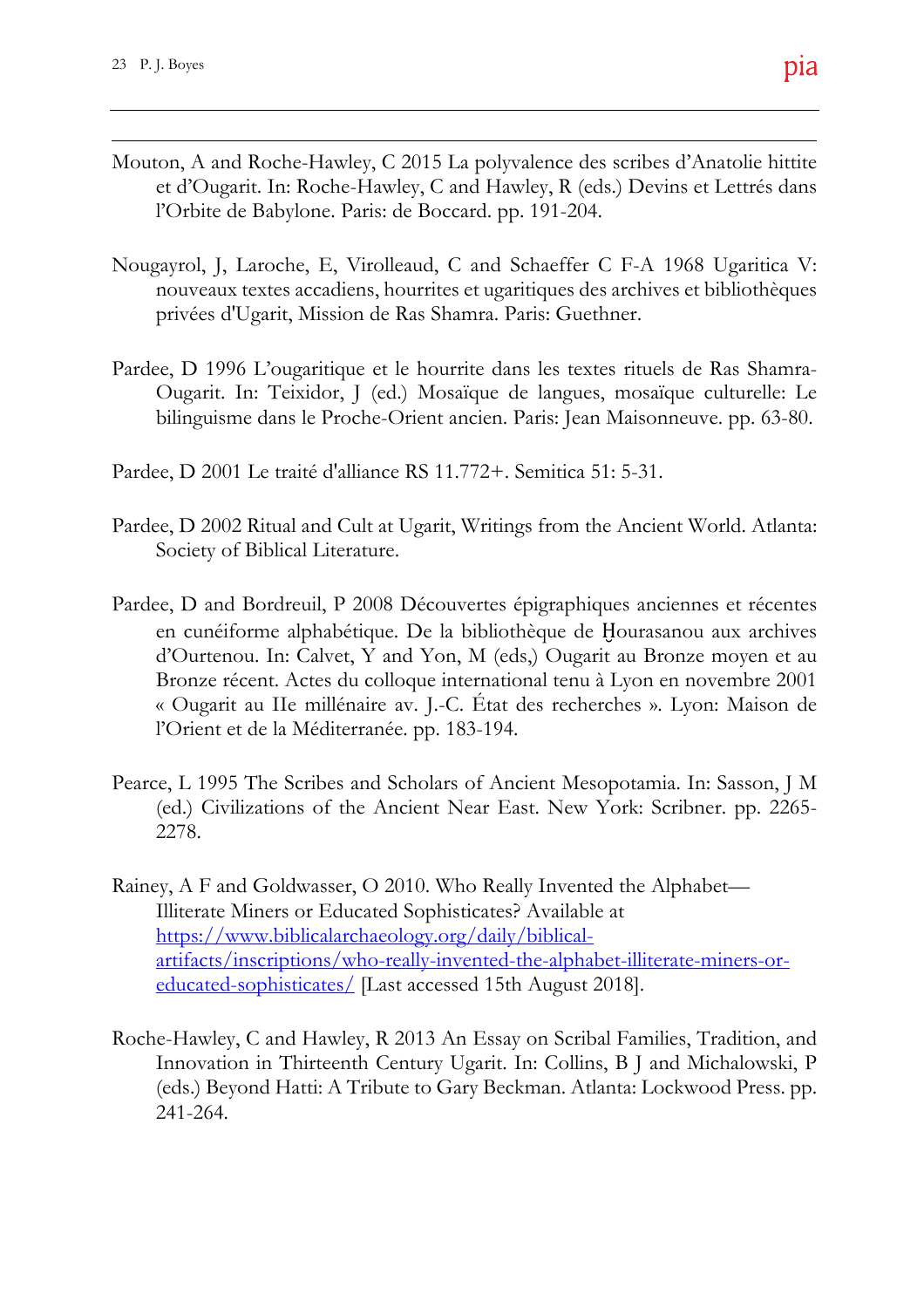

- Rollston, C 2010 The Probable Inventors of the First Alphabet:Semites Functioning as rather High Status Personnel in a Component of the Egyptian Apparatus. Rollston Epigraphy [online]. Available at http://www.rollstonepigraphy.com/?p=195 [Last accessed 15th August 2018].
- Sanders, S L 2004 What was the Alphabet For? The Rise of Written Vernaculars and the Making of Israelite National Literature. Maarav 11: 25-56.
- Schaeffer, C F-A 1939 The Cuneiform Texts of Ras Shamra Ugarit. London: British Academy.
- Schloen, J D 2001 The House of the Father as Fact and Symbol: Patrimonialism in Ugarit and the Ancient Near East. Winona Lake: Eisenbrauns.
- Schwartz, G M 2014 Reflections on the Mittani Emergence. In: Cancik-Kirschbaum, E, Brisch, N and Eidem, J (eds.) Constituent, Confederate, and Conquered Space, The Emergence of the Mittani State. Berlin: De Gruyter. pp. 265-277.
- Steele, P M 2018 Writing and Society in Ancient Cyprus. Cambridge: Cambridge University Press.
- Thomas, R 2009 Writing, Reading, Public and Private "Literacies". Functional Literacy and Democratic Literacy in Greece. In: Johnson, W A and Parker H N (eds) Ancient Literacies: The Culture of Reading in Greece and Rome. Oxford: Oxford University Press. pp. 13-42.
- Trémouille, M-C 2000 La religione dei hurriti. In: Salvini, M (ed.) La civiltà dei Hurriti. Naples: Macchiaroli Editore. pp. 114-170.

Tugendhaft, A 2018 Baal and the Politics of Poetry. Oxford: Routledge.

- Valério, M 2016 Investigating the signs and sounds of Cypro-Minoan. Unpublished thesis (PhD), University of Barcelona.
- van der Toorn, K 2007 Scribal Culture and the Making of the Hebrew Bible. Cambridge, Massachussetts: Harvard University Press.
- van Soldt, W H 2003 The Use of Hurrian Names at Ugarit. Ugarit-Forschungen 35: 681-707.